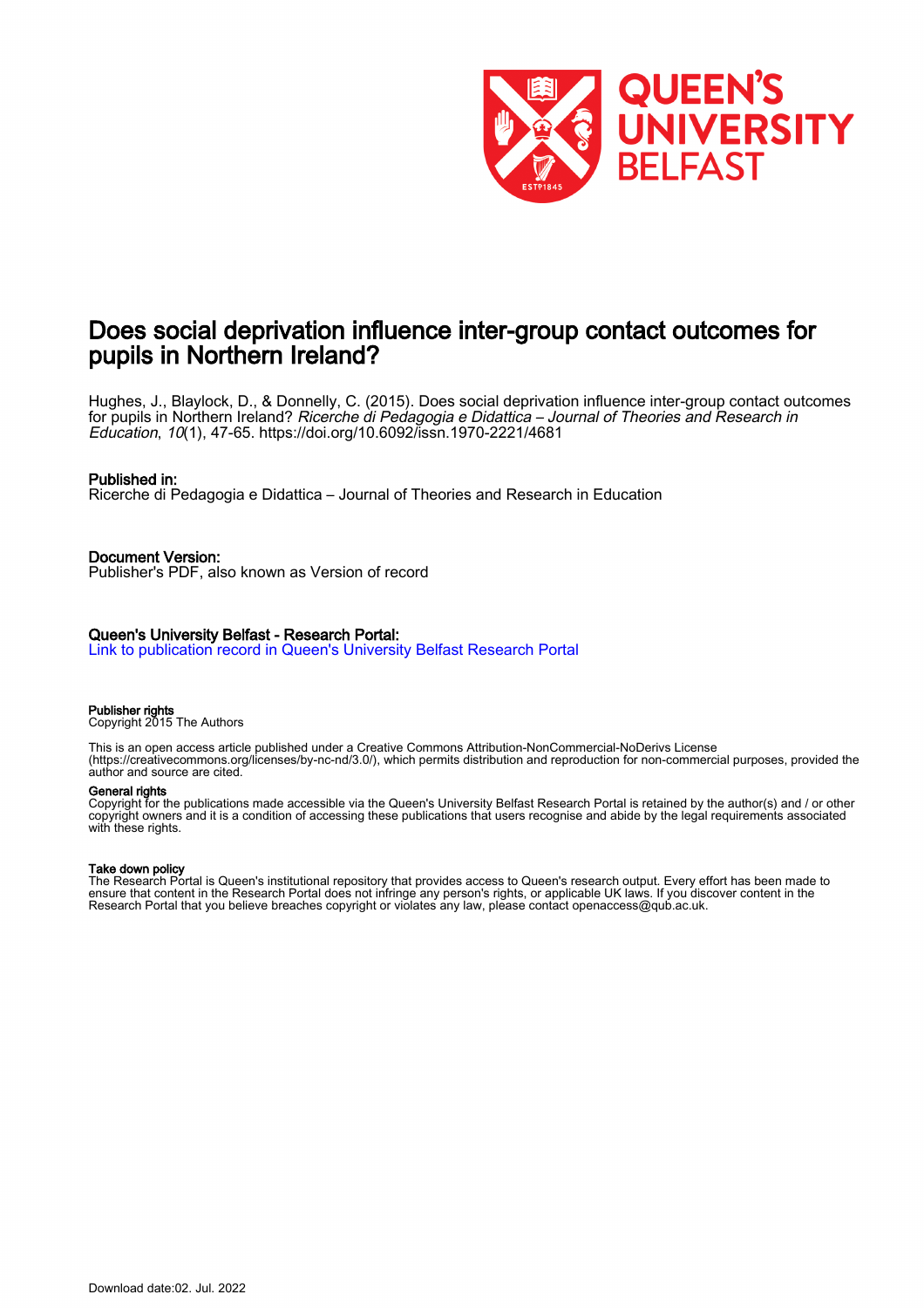## **Does social deprivation influence inter-group contact outcomes for pupils in Northern Ireland?**

**Joanne Hughes** Queen's University, Belfast

**Danielle Blaylock** Queen's University, Belfast

**Caitlin Donnelly**  Queen's University, Belfast

## **Abstract**

The education system in Northern Ireland is characterized by division, with around 95% of the pupil population attending predominantly co-religionist schools. In a society that is transitioning from a thirty year conflict that has been framed by hostilities between the main Catholic and Protestant communities, reconciliation interventions in education have sought to promote the value of intergroup contact between pupils attending separate schools. Some qualitative research suggests that such initiatives are more likely to have positive outcomes for pupils from more middle class backgrounds than those from more disadvantaged communities and areas that experienced high levels of conflict related incidents and deaths during the pre-ceasefire years. Drawing on contact theory and empirical evidence from a large scale quantitative study, we seek to examine this theory. Using free school meals as a proxy for social class, our findings are consistent in finding that there is a differential impact of contact for those from less affluent backgrounds, and we conclude by arguing that this should be reflected in policy responses.

**Keywords:** intergroup contact, reconciliation, education, disadvantage

**\_\_\_\_\_\_\_\_\_\_\_\_\_\_\_\_\_\_\_\_\_\_\_\_\_\_\_\_\_\_\_\_\_\_\_\_\_\_\_\_\_\_\_\_\_\_\_\_\_\_\_\_\_\_\_\_\_\_\_\_\_** 

Joanne Hughes, Danielle Blaylock, Caitlin Donnelly – *Does social deprivation influence inter-group contact outcomes for pupils in Northern Ireland?*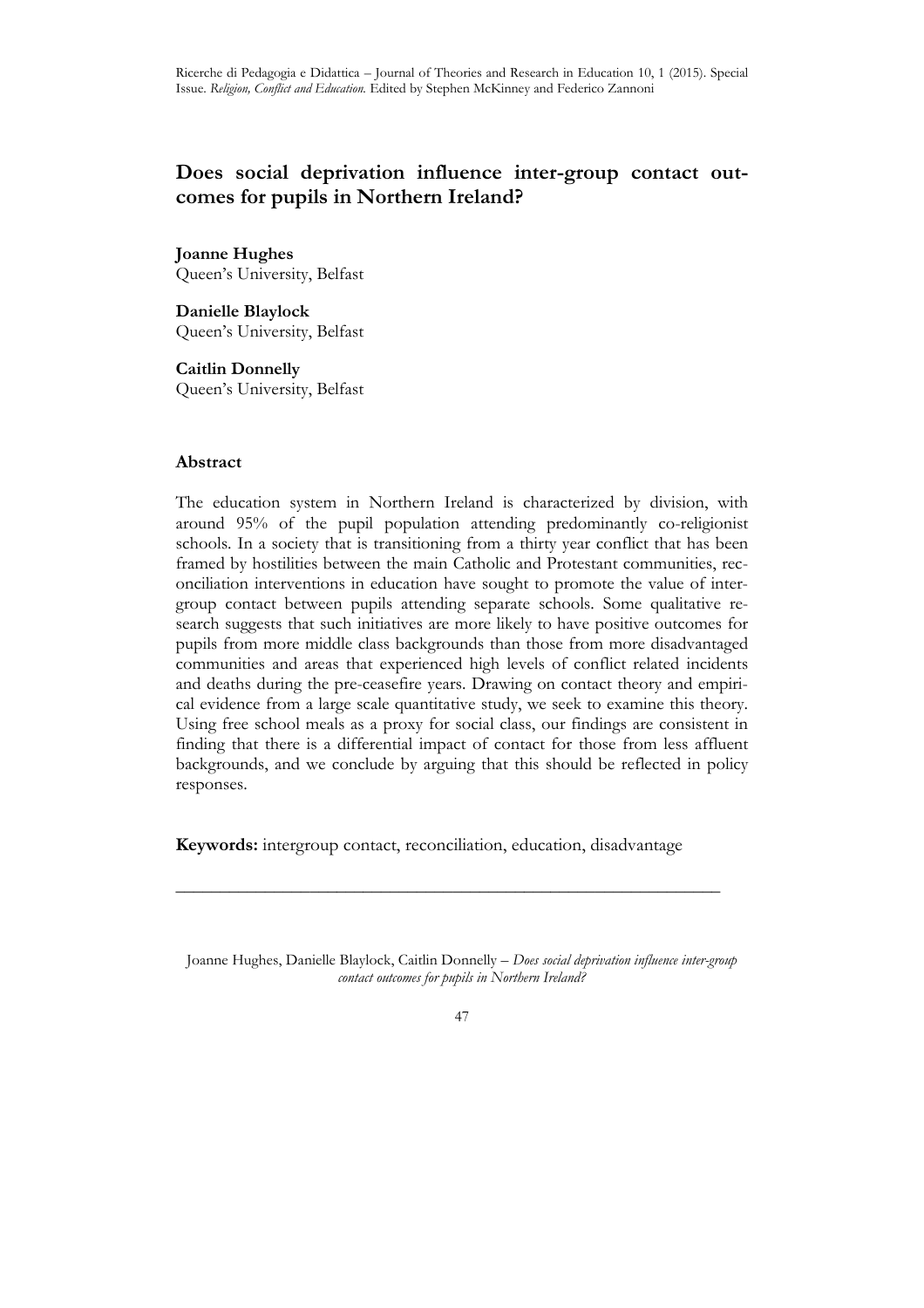## **Introduction**

In the two decades since the ceasefires in Northern Ireland, there has been a clear movement towards peace, and, despite setbacks and intermittent periods of unrest, there are many hopeful signs of a better future for a region that experienced almost 30 years of violent internecine conflict. The legacy of the conflict remains, however, and around half of the population continues to live in separate (predominantly Catholic or predominantly Protestant) communities. The education system too continues to be characterised by division, with most children (around 95%) attending either Catholic schools (also known as 'maintained schools') or schools that are either state controlled or voluntary and that are mainly attended by Protestant children and young people (also known as 'controlled schools').

Reflecting a consensus that education has a role to play in promoting social cohesion and more harmonious inter-group relations, schools in Northern Ireland have been the target for a range of 'contact' initiatives, designed to bring Catholic and Protestant children together. A proliferation of research studies have sought to examine the impact of these initiatives, and in this vein, three years ago, we (the authors) began a five year longitudinal study of intergroup contact experienced at post-primary level in Northern Ireland. Focusing on 11-16 year olds, the study, which has qualitative and quantitative components, seeks to examine the relationship between inter-group contact experienced by pupils within and outside the school setting, and a range of social outcomes, including reduced inter-group anxiety and prejudice as well as more positive social attitudes. Drawing on contact theory (see below), the results from the first phases of this research were as expected, with pupils who have experienced more positive contact faring better on the full range of outcome measures than pupils who experienced little or no contact or 'negative' contact. In addition, we developed a model to elucidate the process through which effective contact is mediated, showing that the formation of inter-group friendships is central (Hughes, Lolliot, Hewstone, Schmid, & Carlisle, 2012).

Although encouraging in respect of 'contact' policy initiatives, our initial analysis also reveals that some groups may experience more benefits from inter-group encounters than others. Specifically, some qualitative work indicates that pupils in more disadvantaged communities and areas that experienced high levels of conflict related incidents and deaths during the pre-cease fire years are less likely to experience the same positive outcomes of contact as pupils from more affluent and mixed communities (Hughes, 2013). The quantitative analysis we present in this

Joanne Hughes, Danielle Blaylock, Caitlin Donnelly – *Does social deprivation influence inter-group contact outcomes for pupils in Northern Ireland?*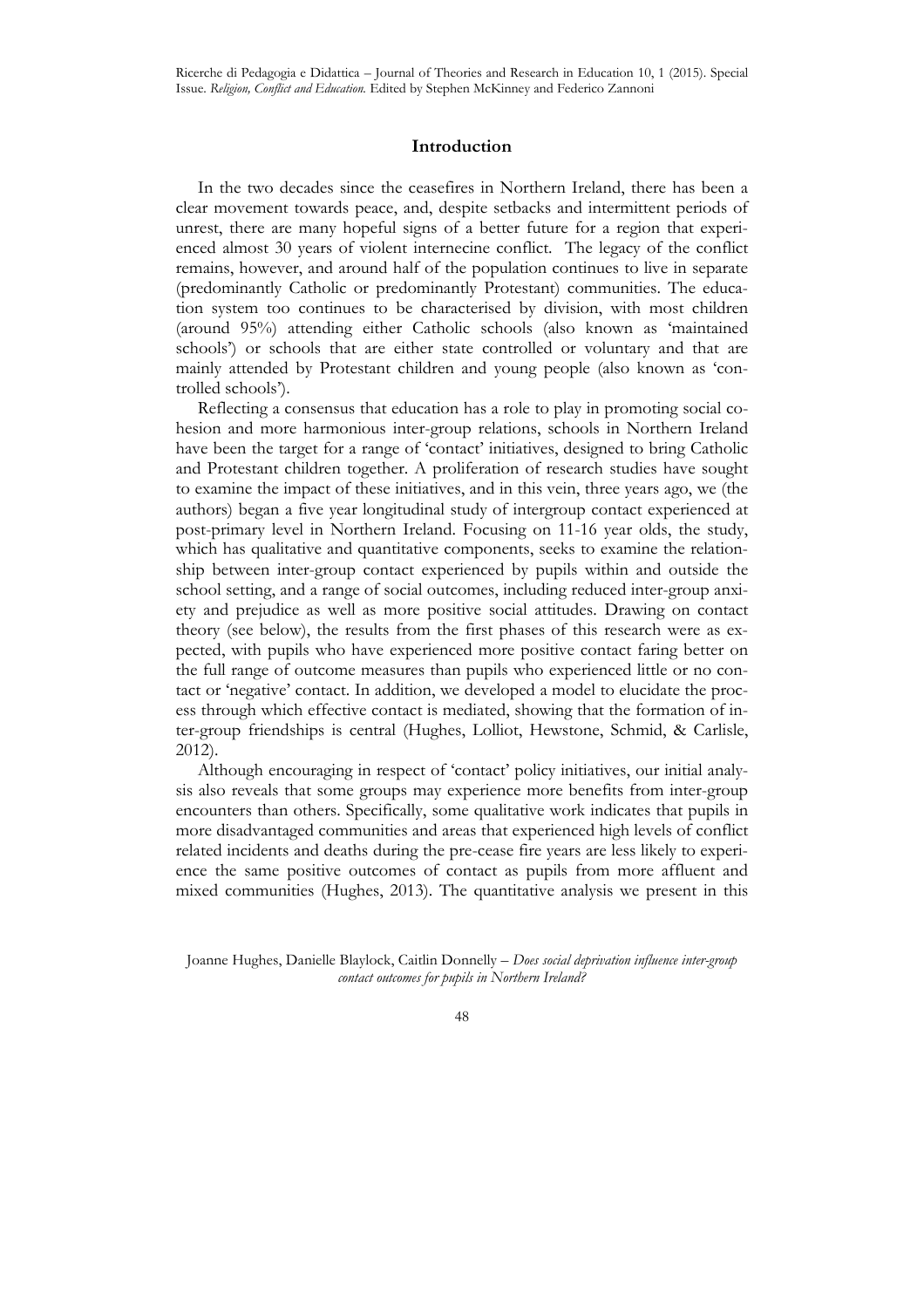paper explores this initial finding in more depth. Using free school meals as a proxy for social deprivation, we compare survey responses from pupils in receipt of free school meals with those of pupils who do not get subsidized lunches. Our concluding section will confirm that free school meal pupils generally score lower than non-free school meal pupils on a range of contact outcomes. In the light of this, we argue that there is no one size fix all solution to the problem of separation and ongoing hostilities between the two main communities in Northern Ireland, and that a more nuanced approach to the implementation of structured schoolbased peace building initiatives may be required.

## **The Education System in Northern Ireland**

Since the foundation of the State in the 1920s, education in Northern Ireland has been characterised by separation along ethno-religious lines. The outbreak of violence in the late 1960s, which marked the beginning of a decades-long conflict between those who want to see Northern Ireland remain under British rule (also known as 'loyalists' who are mainly Protestant) and those who want Northern Ireland to reunite with the Republic of Ireland (also known as 'republicans' who are mainly Catholic), was seen by some to have been compounded by the education system which, taken together with residential segregation in many areas, severely limited the opportunity for many young people from the two communities to meet (Broklehurst, 2006; Murray, 1985). A range of policy and structural initiatives have been introduced in the intervening years to mitigate the assumed negative impact of separate education and to promote more harmonious relations. Chief amongst these was the establishment of the first integrated school in 1982. The school had a mixed enrolment of Catholics and Protestants, and signed up to a statement of principles that committed to a religious balance in pupil enrolments, teaching staff, and governors (Northern Ireland Council for Integrated Education (NICIE) Statement of Principles, 1991). There are now 61 integrated schools in Northern Ireland accounting for around 5% of overall provision. Other significant interventions have included the introduction of a citizenship curriculum and Government sponsored short-term cross-community contact schemes designed to give Protestant and Catholic pupils opportunity for encounter. Evaluations of the latter have been mixed, and a prevailing view is that the short-term nature of encounters and the light touch approach adopted by many teachers have limited their impact (Hughes, 2011).

Taking account of the relatively low uptake of integrated education and the limitations of short-term interventions, a recent intervention in 'shared education'

Joanne Hughes, Danielle Blaylock, Caitlin Donnelly – *Does social deprivation influence inter-group contact outcomes for pupils in Northern Ireland?*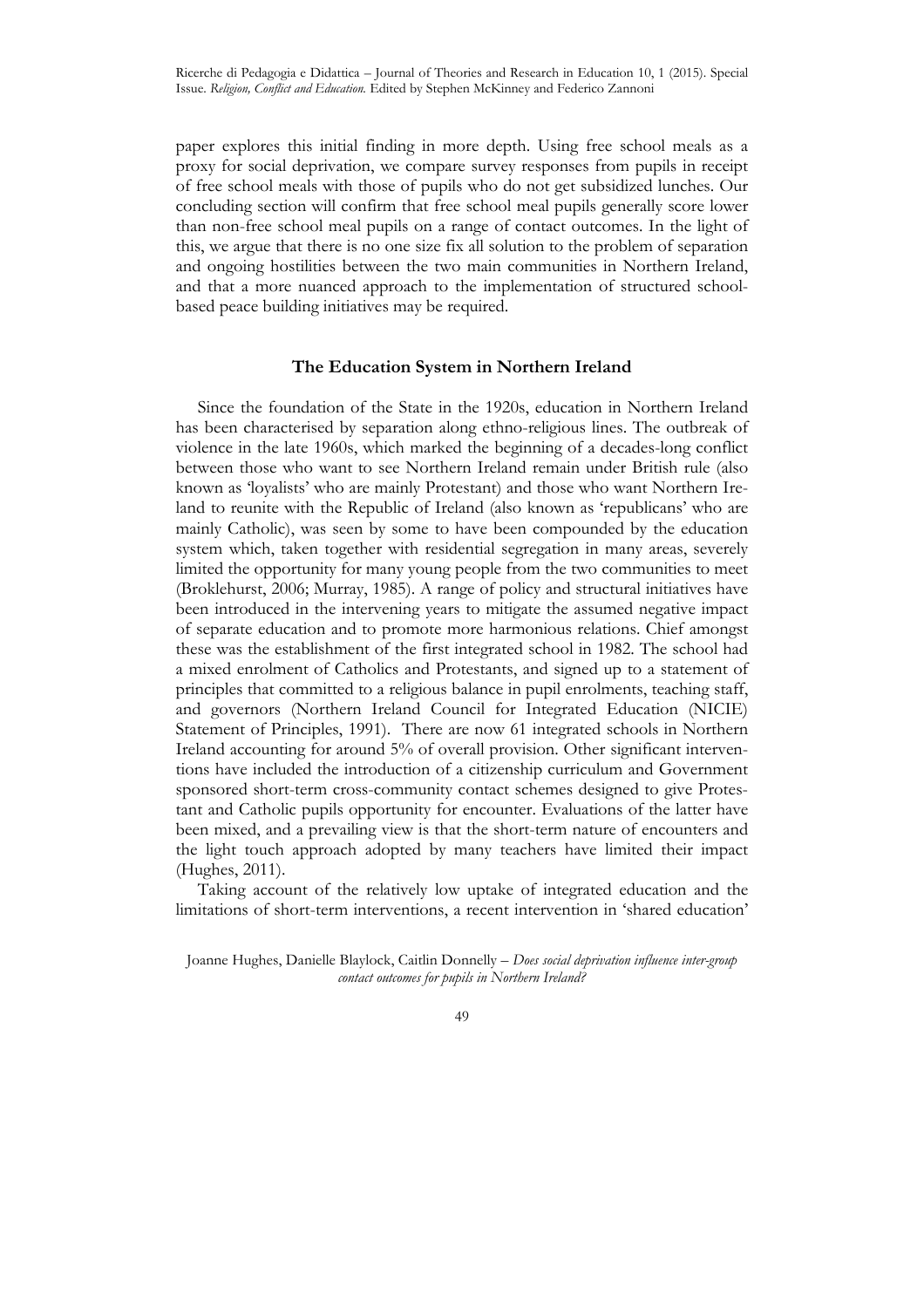aims to provide opportunities for sustained, curriculum based contact for pupils attending separate schools. Introduced in 2007, and funded initially by a philanthropic organisation, shared education offers, inter alia, the possibility of undertaking GCSE O and A level options in a school with majority 'other group' enrolment. Usually, the model entails pupils studying one or more subjects in mixed classes at the 'host' school. Uptake has been high and there are now more than 100 primary and post-primary schools involved in the Programme ('Schools Working Together', http://www.schoolsworkingtogether.co.uk/SEP2.html). Underpinning the above initiatives is the understanding that inter-group contact will have an enhancing effect on relations formerly characterised by hostility and negative stereotyping. This 'contact theory', credited to Allport (1954), remains one of the most enduring in the social sciences.

## **Contact theory**

The theory posits that contact between members of opposing groups can effectively promote more harmonious group relations when contact is structured such that it (a) promotes equal status between group members, (b) encourages the pursuit of shared goals, (c) is characterised by cooperation, and (d) has institutional support or the sanction of appropriate authority figures.

This hypothesis (straightforward in principle, challenging in practice) led to a wealth of empirical data in the years following its publication. It has been tested and supported by a diverse array of research methods, across a variety of social groups, and in a number of different social contexts attesting to the robustness and flexibility of the hypothesis. A recent meta-analysis by Pettigrew and Tropp (2006) of 515 studies and more than 250,000 participants in 38 nations provided conclusive evidence that intergroup contact typically corresponds with lower levels of intergroup prejudice; a relationship that is enhanced when contact is structured along Allport's optimal conditions.

In addition to Allport's optimal conditions, Pettigrew and colleagues argue that contact situations that are sustained and intimate can be particularly effective at reducing prejudice as they provide participants with the opportunity to form cross-group friendships (Davies, Tropp, Aron, Pettigrew, & Wright, 2011; Pettigrew, 1998). The introduction of more intimate contact scenarios invokes many of the optimal conditions, facilitates self-disclosure, and allows for friendshipdeveloping mechanisms to occur. This shift has led researchers to focus on the *quality* of intergroup contact and not just the quantity.

Joanne Hughes, Danielle Blaylock, Caitlin Donnelly – *Does social deprivation influence inter-group contact outcomes for pupils in Northern Ireland?*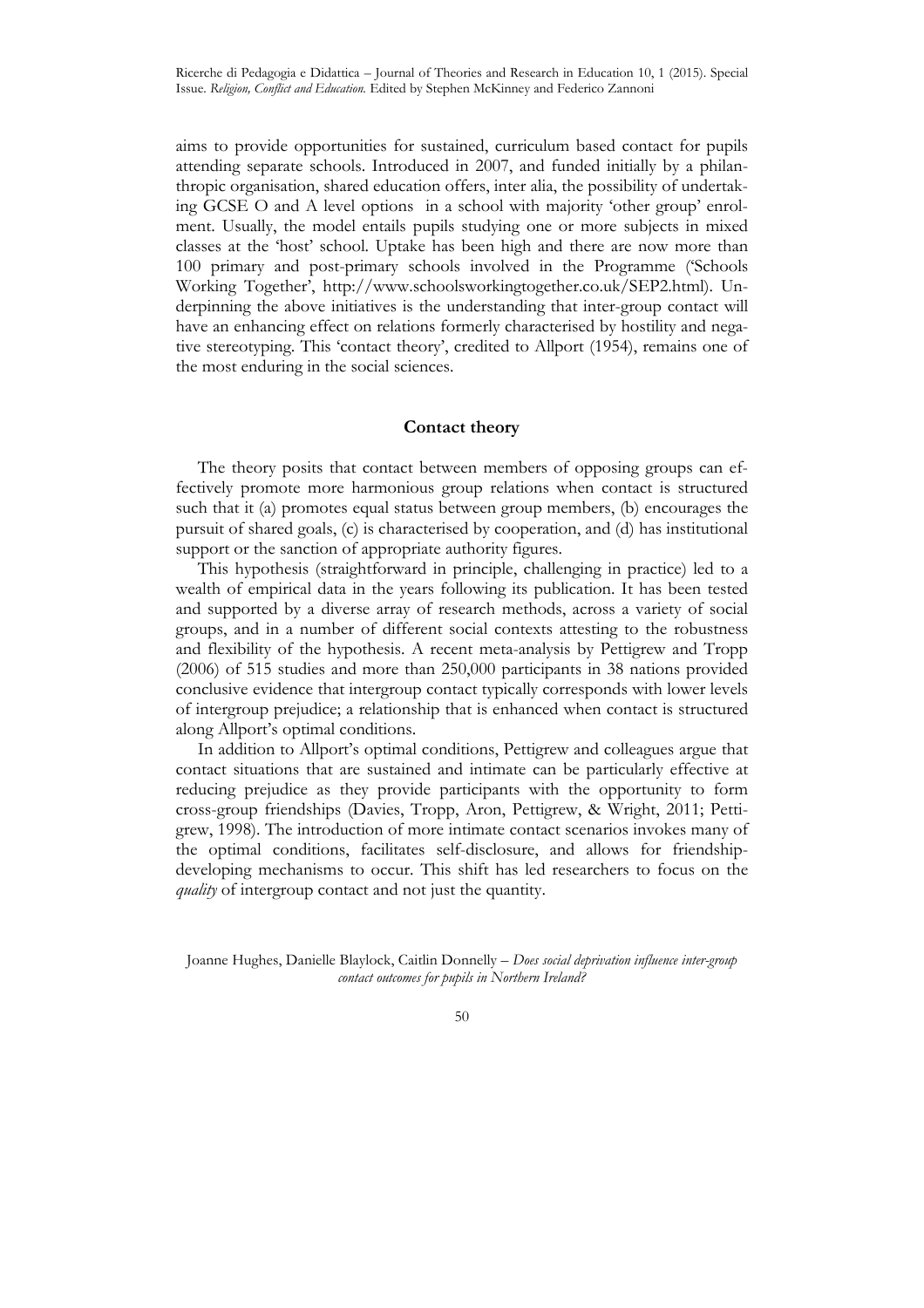Along with *when* contact is most likely to lead to prejudice reduction, a number of different processes have been proposed and tested in the research literature regarding exactly *how* contact reduces prejudice, or what mediates the relationship between contact and prejudice. A subsequent meta-analysis conducted by Pettigrew and Tropp (2008) that specifically examined mediators of contact revealed that contact appears to have the strongest impact on prejudice by reducing negative affect, such as intergroup anxiety, and by inducing more positive affective processes, such as intergroup empathy and perspective taking.

Researchers and practitioners alike have amassed overwhelming empirical evidence of the effectiveness of intergroup contact, the conditions under which it is most beneficial, and the psychological processes underlying it; however, relatively little research has explored the role that social deprivation may play. It is more often the case that social deprivation, in the form of socio-economic status, is treated as an individual difference variable that is statistically controlled for. The relatively little research that has been conducted suggests that individuals with a lower socio-economic status are more likely to display higher levels of intergroup threat and to hold less positive multicultural attitudes which can have a negative impact on intergroup contact (Savelkoul, Gesthuizen, & Scheepers, 2011; Schneider, 2008; van Gleer & Vedder, 2011). In Northern Ireland, Hewstone, Cairns, Voci, Hamberger, and Niens (2006) found that higher social class was positively associated with attending a mixed or integrated school and a more positive attitude towards general mixing with the ethno-religious outgroup for Catholic respondents. In addition, higher social class was positively associated with experiences of more intimate intergroup contact (friends, relatives, and neighbours from the ethno-religious outgroup) and a more positive attitude towards general mixing with the ethno-religious outgroup for Protestant respondents.

The limited attention given to the relationship between social deprivation and the efficacy of contact interventions is somewhat surprising, given that a wealth of research posits a connection between deprivation, inequality, and conflict (see Crammer, 2005, for a review), and the fact that empirical evidence from Northern Ireland and other conflict regions shows that the most deprived communities are disproportionately and more negatively impacted by conflict than more affluent neighbourhoods (Ferguson & Michaelsen, 2013). Hence, whilst cultural identity and nationalism played important roles in the Northern Ireland conflict, the real and perceived horizontal inequalities between the Protestant and Catholic communities are frequently cited as causes of the conflict (Fitzduff & O'Hagan, 2009) and as drivers of the intensity of violence (Honaker, 2010). Accepting these trends, it is reasonable to assume that there may be more hostility towards the 'out-group' in disadvantaged communities, and consequently, more resistance to interventions

Joanne Hughes, Danielle Blaylock, Caitlin Donnelly – *Does social deprivation influence inter-group contact outcomes for pupils in Northern Ireland?*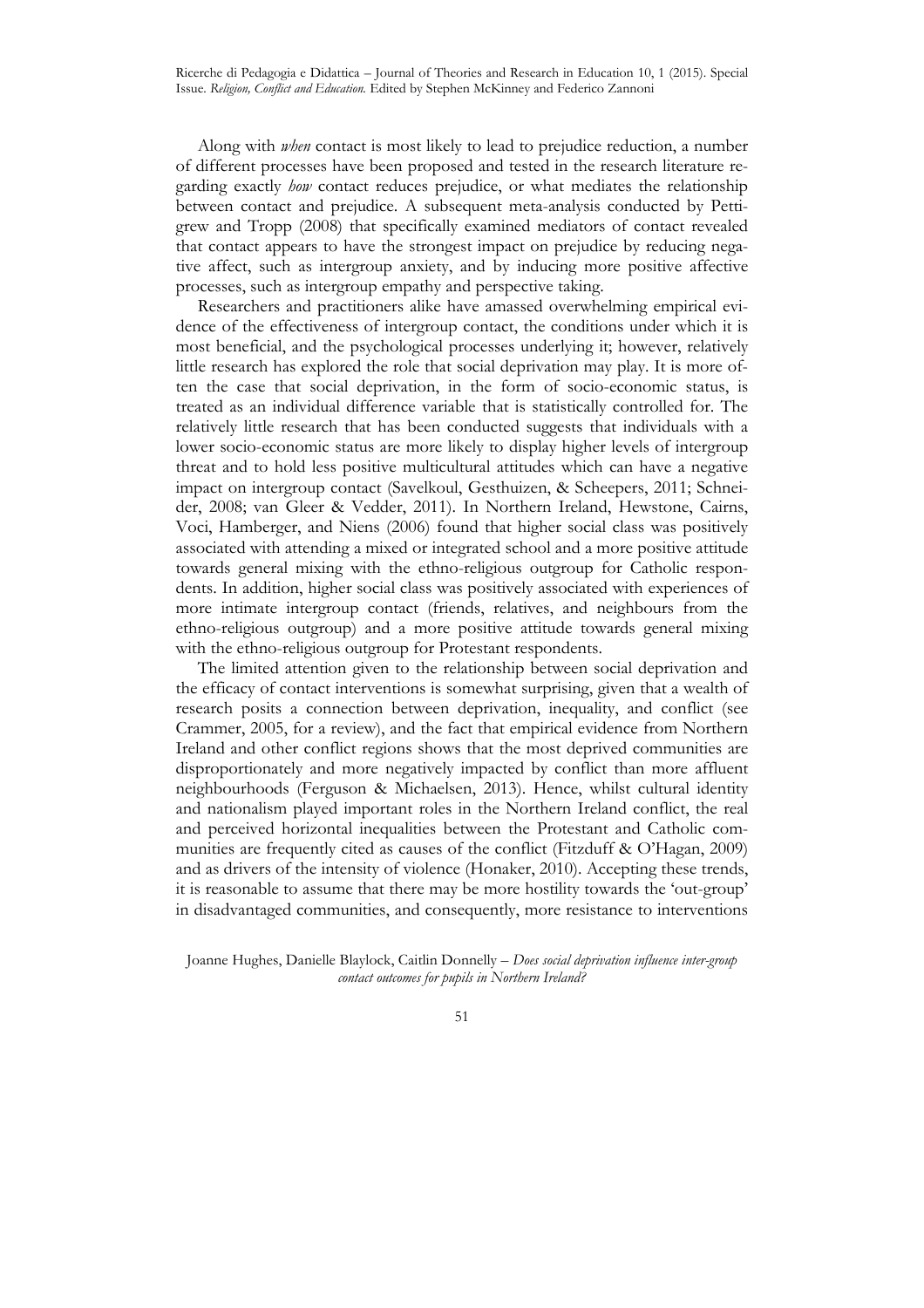Ricerche di Pedagogia e Didattica – Journal of Theories and Research in Education 10, 1 (2015). Special Issue. *Religion, Conflict and Education.* Edited by Stephen McKinney and Federico Zannoni

aimed at relationship building. The study described below aims to test this hypothesis.

#### **Method**

## **Participants**

All post-primary schools across Northern Ireland (*N* = 217) were recruited to take part in a 5-year longitudinal study to explore young people's attitudes and experiences of intergroup contact. The study was designed to survey pupils once each year through their post-primary career as they moved from Year 8 to Year 12. This paper draws from the first wave of the study examining pupils' responses to the survey conducted during Year 8, in the spring of 2011 when they were approximately 11-12 years of age. In total, 4,472 participants from 51 schools completed online or paper surveys, representing approximately 20% of all Year 8 pupils in Northern Ireland.

 To determine social deprivation, participants were asked to indicate whether or not they received free school meals. In Northern Ireland, a pupil is eligible for free school meals if their family is entitled to Income Support, Income-Based Jobseeker's Allowance, supported by the Home Office National Asylum Support Service, or receives Child Tax Credit, provided they are not entitled to Working Tax Credit and has an annual income that does not exceed  $f$  16,190. Entitlement to these sources of support is contingent upon the family having a low assessed income with no adults in full-time paid work; eligibility for free school meals therefore serves as an indication that the pupil is more likely to come from the lowest income households. Relevant to the study, it is important to note that there is significantly higher uptake of free school meals in those areas most adversely affected by the conflict (Ferguson & Michaelsen, 2013). Free school meals has been used extensively in administrative datasets, official reports, and educational research in the United Kingdom as a proxy variable of economic disadvantage (Goldstein & Noden, 2003; Sammons, West, & Hind, 1997; Schagen & Schagen, 2005; Yang, Goldstein et al., 1999).

Recently, however, concerns have been expressed regarding the validity of free school meals as a measure of disadvantage, as researchers have found evidence to suggest that it may underestimate the level of disadvantage in a given school (see Hobbs & Vignoles, 2010). Shuttleworth (1995) explored the use of free school

Joanne Hughes, Danielle Blaylock, Caitlin Donnelly – *Does social deprivation influence inter-group contact outcomes for pupils in Northern Ireland?*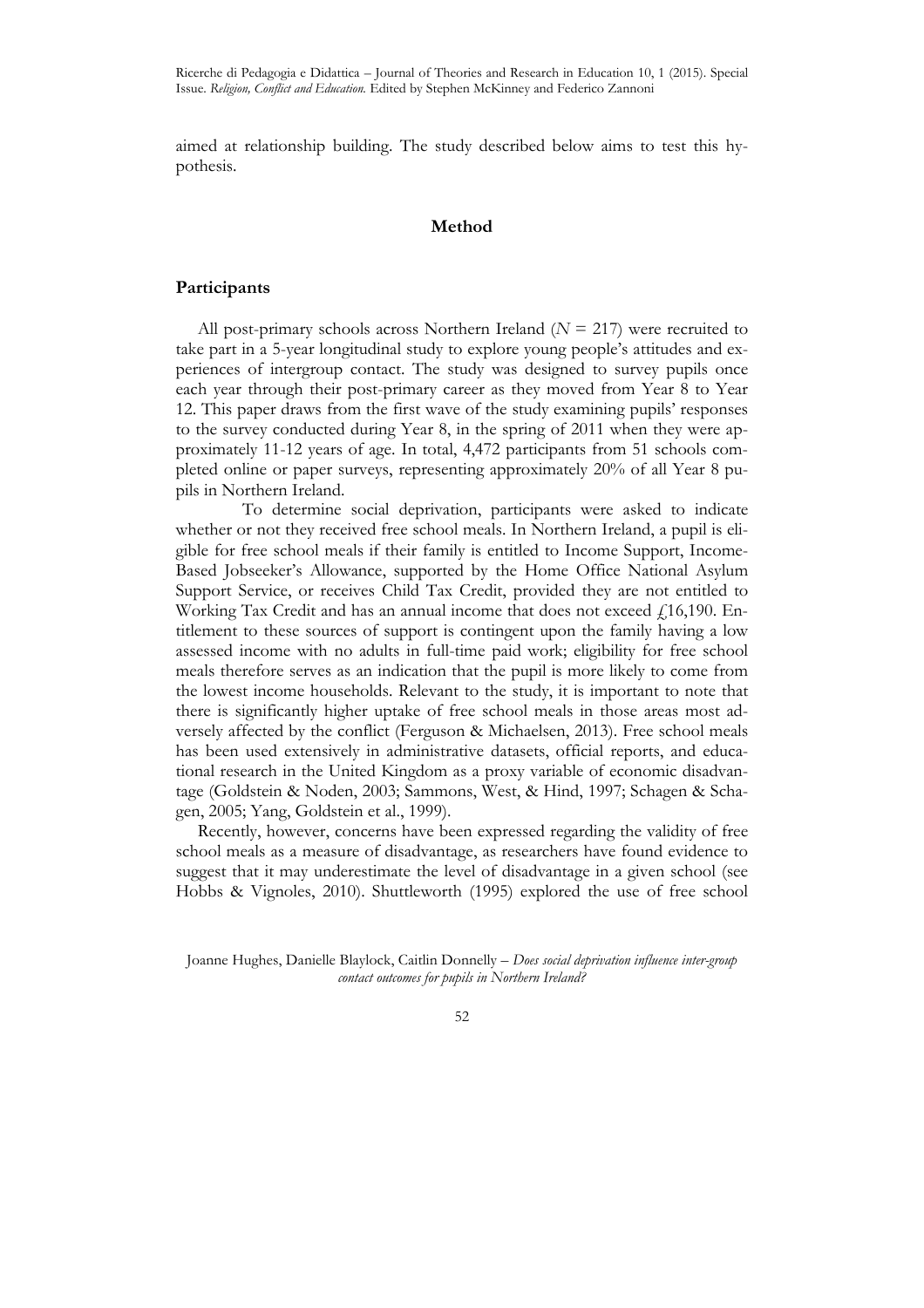meals as a proxy for social deprivation in Northern Ireland and found that free school meals usefully predicts the majority, but not all, of those children who come from families without a parent in paid employment. One reason for this discrepancy may be that while families in the lowest income brackets are eligible for free school meals they may not necessarily claim it. This may be because they are not aware of their eligibility for the programme or, in some instances, parents may be put off for fear of embarrassment or having their children teased (Storey & Chamberlin, 2001).

While imperfect, free school meal eligibility is a useful mechanism for capturing social deprivation as it presents school age participants with a simple and straightforward question to which they should have knowledge of. On the survey, participants could indicate yes, no, or I don't know to whether they received free school meals. As our analyses focuses on the relationship between deprivation and intergroup relations between members of the Protestant and Catholic community, for the current set of analyses we restricted our sample to those individuals who indicated that they either did or did not receive free school meals and those that selfidentified as either Catholic or Protestant. See Table 1 for the breakdown of participants according to participation in the free school meal programme and religious affiliation.

|  |  |  |  | Table 1. Breakdown of participants based upon religious group and free school meals |  |  |  |  |  |  |  |  |  |
|--|--|--|--|-------------------------------------------------------------------------------------|--|--|--|--|--|--|--|--|--|
|--|--|--|--|-------------------------------------------------------------------------------------|--|--|--|--|--|--|--|--|--|

|                                          | Within Religious Grouping Percentage |               |           |               |  |
|------------------------------------------|--------------------------------------|---------------|-----------|---------------|--|
| <b>Free School Meals</b>                 | <b>Protestants</b>                   | $\frac{0}{0}$ | Catholics | $\frac{0}{0}$ |  |
| Students receiving free school meals     | 152                                  | 13.7          | 526       | 22.5          |  |
| Students not receiving free school meals | 957                                  | 86.3          | 1815      | 77.5          |  |

## **Measures**

**Contextual intergroup contact**. The quantity and quality of intergroup contact was explored across three different domains – experiences within primary school, in secondary school, and outside of school. Non-contextualised intergroup contact, in the form of negative contact, was also explored.

Joanne Hughes, Danielle Blaylock, Caitlin Donnelly – *Does social deprivation influence inter-group contact outcomes for pupils in Northern Ireland?*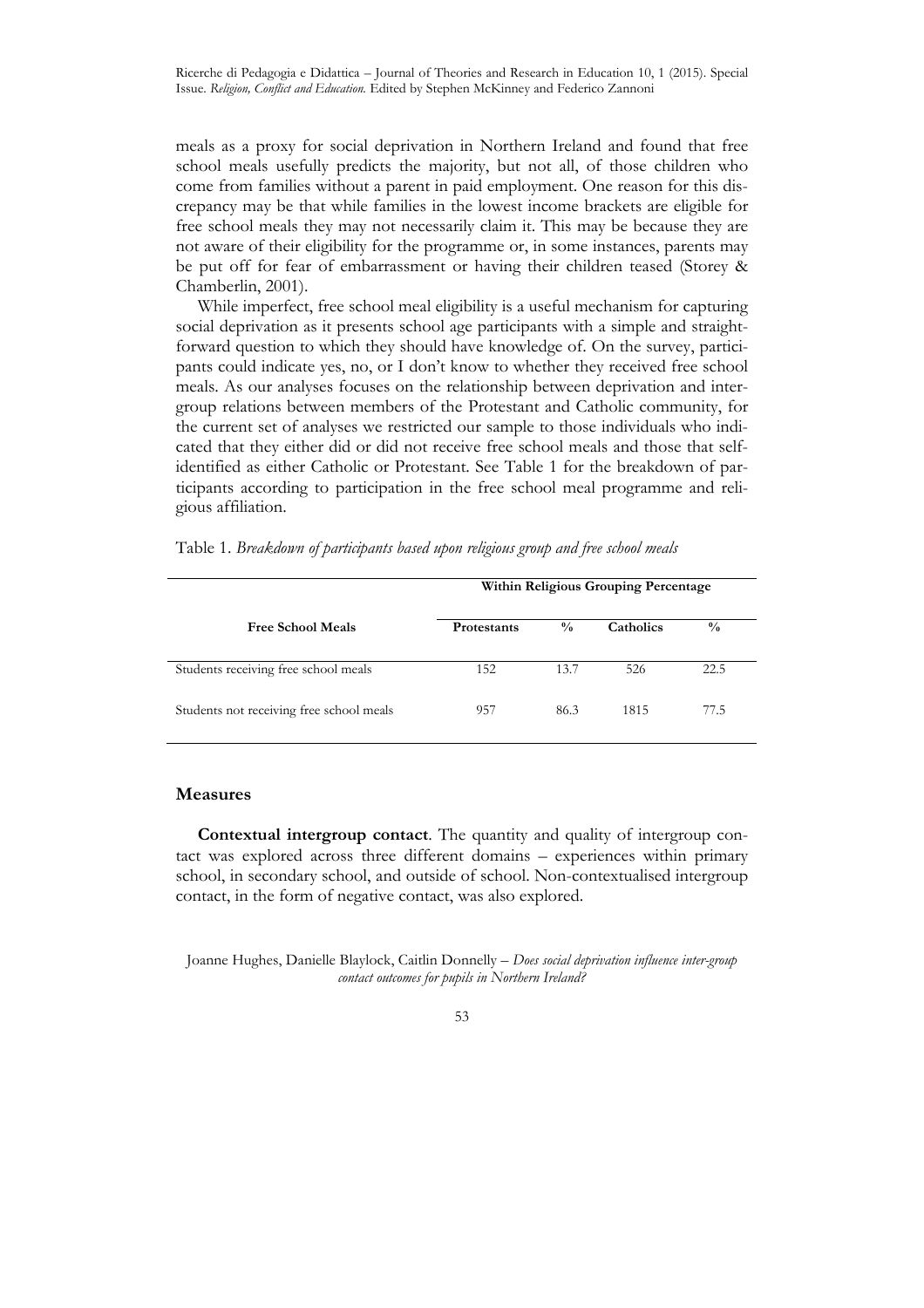**Primary school contact** was measured by asking participants, "How often did you spend time with  $\lceil \text{outgroup} \rceil$  pupils?" (1 = *Never* to 5 = *Very often*) and "How happy were you when you spent time with [outgroup] pupils?" (1 = *Very unhappy* to  $5 = V$ ery *happy*). These two items measured quantity and quality of primary school intergroup contact respectively.

Secondary school contact was measured with four items that addressed the quantity of intergroup contact and two that addressed the quality of intergroup contact. First, participants were asked to, "Please think about the time you spend in the classroom." and then asked to answer the following questions, "How often do you do activities with [outgroup] pupils?" and "How often do you talk with [outgroup] pupils?"  $(1 = \text{Never to } 5 = \text{Very often})$ . They were then asked the same two questions prefaced with "Please think about the time you spend between classes or during break time." These four items exhibited strong reliability (Cronbach's  $\alpha$  = .95) and were therefore averaged to form a composite measure of the quantity of secondary school contact. The quality of intergroup contact was measured by asking participants, "How happy are you when you spend time with [outgroup] pupils?" ( $1 = V$ ery *unhappy* to  $5 = V$ ery *happy*) in relation to contact experienced in the classroom and between classes and during break time. These items correlated strongly ( $r = .83$ ,  $p < .001$ ) and were therefore averaged to form a composite measure of the quality of secondary school contact.

**Contact outside of school** was measured with two items preceded by, "Now, please think about the time you spend outside of school." Participants were then asked to answer the following questions, "How often do you spend your free time with [outgroup] people?" and "How often do you send emails or link up on MSN with [outgroup] people?" (1 = *Never* to 5 = *Very often*). These two items correlated strongly with each other  $(r = .83, p < .001)$  and were therefore averaged to form a composite measure of the quantity of contact experienced outside of school. Responses to how happy they were with the contact experienced outside of school was used as a measure of the quality of contact experienced outside of school.

**Negative contact** was measured by averaging the responses to two items, "Have you had any bad experiences with [outgroup] children (e.g. name calling, teasing, bullying)?" and "Have you ever been hurt by [outgroup] children?"  $(1 =$ *Never* to  $5 = V$ *ery often*). These two items correlated strongly with each other ( $r =$ .67,  $p \le 0.001$ ) and were therefore averaged to form a composite measure of negative contact.

**Intervening variables**. To take into account the potential underlying processes active in intergroup contact situations, a number of intervening variables derived from contact research were included, such as intergroup anxiety, empathy, perspective taking, and perceived group norms.

Joanne Hughes, Danielle Blaylock, Caitlin Donnelly – *Does social deprivation influence inter-group contact outcomes for pupils in Northern Ireland?*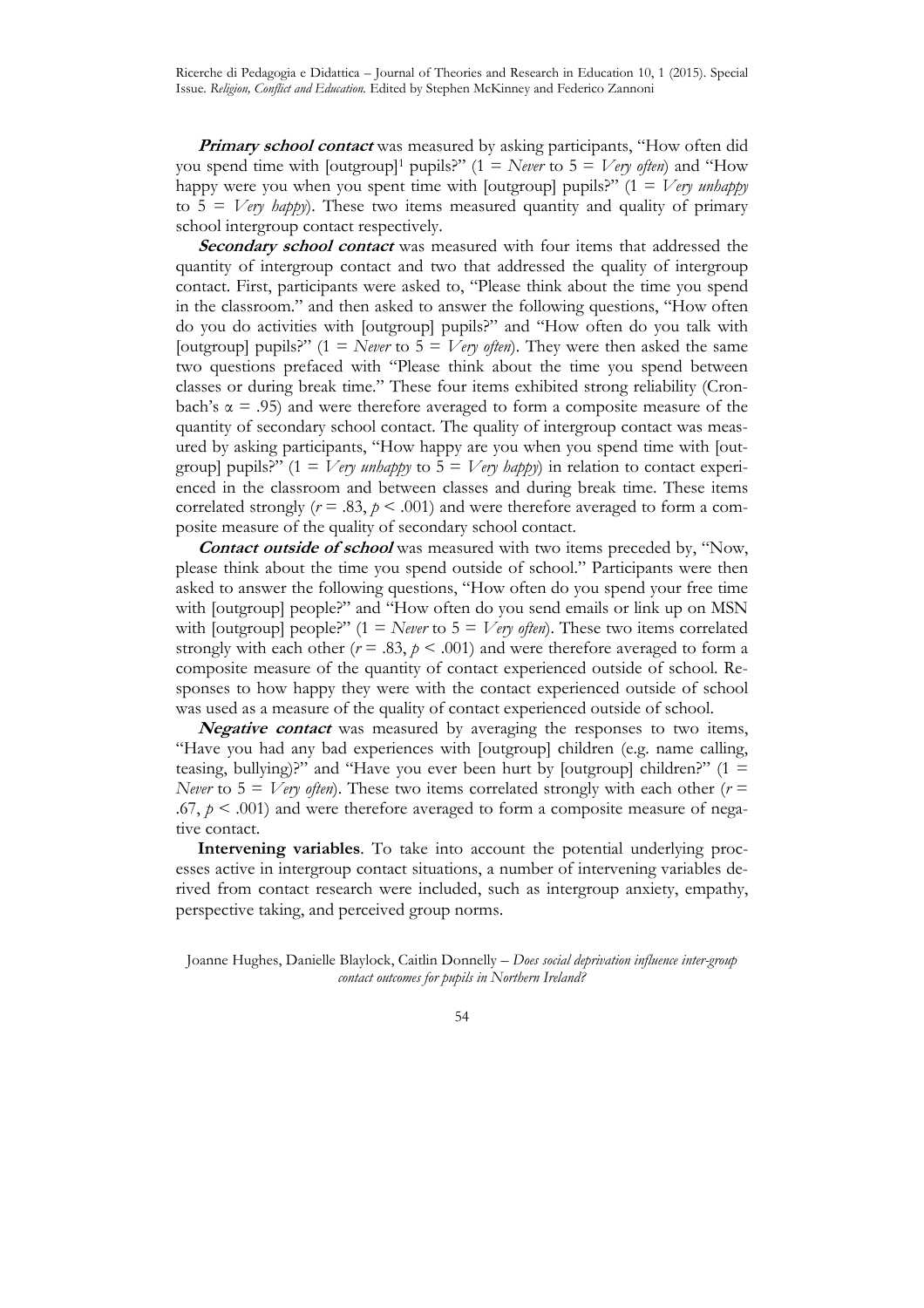**Intergroup anxiety** was measured using two items which were preceded by, "Now think of a situation where you might meet [outgroup] children." Participants were then asked to answer the following questions, "Would you feel nervous towards them?" and "Would you uncomfortable around them?" (1 = *Not at all* to  $5 = V$ ery much). These two items correlated strongly with each other ( $r = .62$ ,  $p <$ .001) and were therefore averaged to form a composite measure of intergroup anxiety.

**Empathy** was measured using the following two items, "How much do you care about the problems faced by [outgroup] children?", "Do you feel pity for [outgroup] children when you see them being treated unfairly?"  $(1 = Not at all to 5$  $=$  *Very much*). These two items correlated strongly with each other ( $r = .50$ ,  $p <$ .001) and were therefore averaged to form a composite measure of intergroup empathy.

Perspective taking was measured using two items, "How well do you think you understand how [outgroup] children view things?", and "Do you find it easy to see things from the point of view of [outgroup] children?"  $(1 = Not at all to 5 =$ *Very Much*). These two items were strongly correlated ( $r = .57$ ,  $p < .001$ ) and were therefore averaged to form a composite measure of intergroup perspective taking.

**Perceptions of group norms** was measured with three items, "My family and friends like me to have [outgroup] friends", "…are happy for me to visit [outgroup] in their homes", and "…are happy for me to invite [outgroup] friends to my house". These three items exhibited strong reliability (Cronbach's  $\alpha$  = .95) and were therefore averaged to form a composite measure of group norms.

**Outcome variables**. To explore the potential impact that intergroup contact may have on intergroup attitudes and behaviours, participants were asked to respond to items measuring outgroup trust and outgroup attitudes.

**Outgroup trust** was measured with two items, "How much do you trust [outgroup] children to treat you well?" and "How much do you trust [outgroup] children to be fair to you?"  $(1 = Don't trust at all to 5 = Trust very much)$ . These two items were significantly correlated with each other ( $r = .85$ ,  $p < .001$ ) and were therefore averaged to form a composite measure of group trust.

**Outgroup attitudes** were measured using two items, "How positive or negative do you feel about [outgroup] children?" (1 = *Very negative* to 5 = *Very positive*), and "How much do you like [outgroup] children?" (1 = *Don't like at all* to 5 = *Like very much*). These items were significantly correlated ( $r = .75$ ,  $p < .001$ ) and were therefore averaged to form a composite measure of outgroup attitudes.

**Covariates**. Within the contact literature, while minor, gender differences are evident in the relationship between contact and prejudice reduction (Pettigrew, 2008; Pettigrew & Tropp, 2006; Pettigrew, Tropp, Wagner, & Christ, 2011). Fur-

Joanne Hughes, Danielle Blaylock, Caitlin Donnelly – *Does social deprivation influence inter-group contact outcomes for pupils in Northern Ireland?*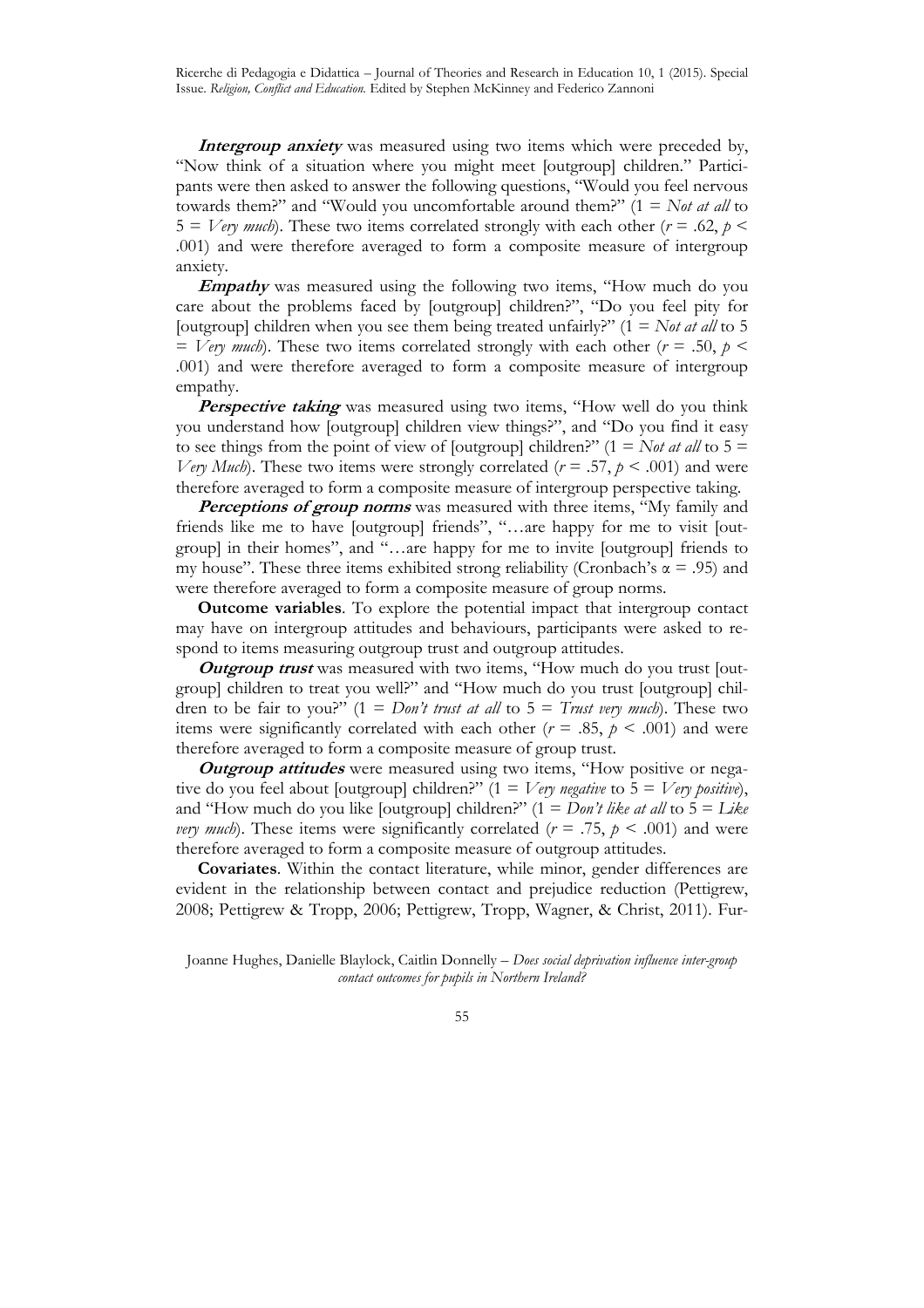ther, research has shown that in Northern Ireland the highest levels of deprivation are found in Controlled schools as opposed to Maintained or Integrated schools (Department of Education Northern Ireland, 2013). Therefore, respondent gender (male, female) and the type of secondary school attended (Controlled, Maintained, Integrated) were controlled for in the current set of analyses.

## **Results**

We conducted three separate 2 X 2 between-subjects multivariate analysis of covariance (MANCOVA)— an extension of analysis of variance—with post-hoc comparisons to investigate possible main effects and interactions between deprivation (those on free school meals and those not on free school meals) and religious group (Catholic and Protestant) on the intergroup contact variables, intervening variables, and outcome variables. A MANCOVA allows one to simultaneously test for mean differences along a number of dependent variables while taking the relationships amongst them into consideration. Additionally, as we are examining mean differences amongst a number of dependent variables, an advantage of MANCOVAs over separate analyses of covariance is the ability to control for familywise error (the increased chance of making a Type I error when performing multiple comparisons).

**Group differences on intergroup contact.** The first MANCOVA examined the intergroup contact measures as dependent variables, religious group and deprivation of participants as independent variables, with gender and school type as covariates. A significant Box's test for intergroup contact variables  $(p < .001)$  indicated that the assumption of equivalent covariance matrices was violated; as such Pillai's Trace was used to evaluate the potential differences in the data. Results revealed a significant multivariate effect for the intergroup contact variables and deprivation (Pillai's Trace = .012,  $F(7, 1039) = 1.81$ ,  $p < .001$ , partial eta squared = .03). The main effect for religious group and the interaction between deprivation and religious group, however, were nonsignificant. These non-significant multivariate results indicated that there were no statistically significant differences across religious group or the interaction of deprivation and religious group for the linear combination of the intergroup contact variables.

Univariate analyses for the effect of deprivation significantly predicted responses related to the quality of intergroup contact experienced in primary school  $(F (1, 1051) = 4.32, p = .04$ , partial eta squared = .004) and secondary school (*F*  $(1, 1051) = 5.97$ ,  $p = .02$ , partial eta squared = .006) with those receiving free school meals reporting significantly lower quality intergroup encounters with

Joanne Hughes, Danielle Blaylock, Caitlin Donnelly – *Does social deprivation influence inter-group contact outcomes for pupils in Northern Ireland?*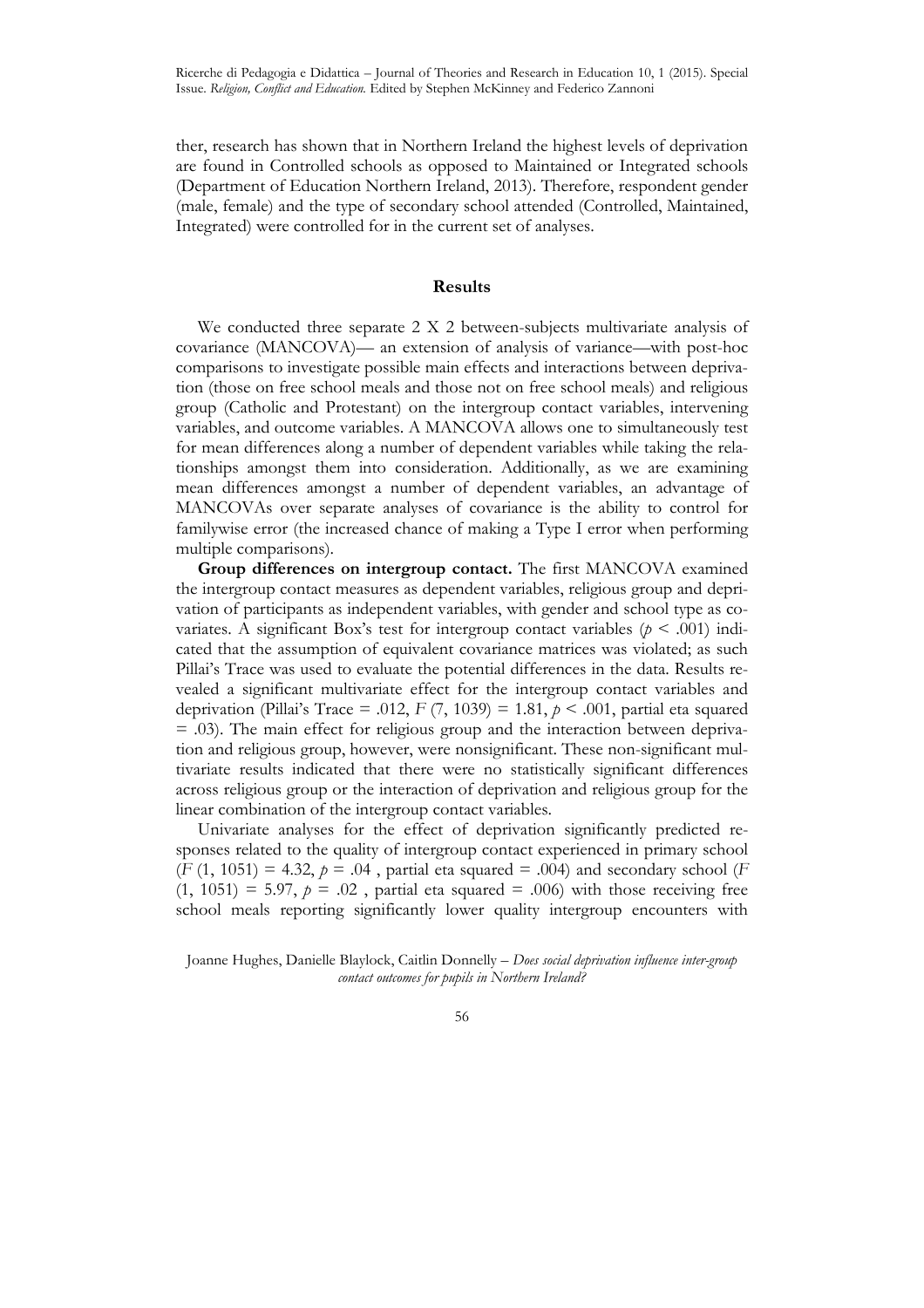members of the ethno-religious outgroup in primary  $(M = 3.78)$  and secondary school ( $M = 3.70$ ) than those not receiving free school meals ( $M = 3.93$  primary school,  $M = 3.89$  secondary school). Additionally, deprivation significantly predicted experiences of negative contact  $(F (1, 1051) = 21.16, p \le .001$ , partial eta squared  $=$  .02) with participants receiving free school meals ( $M = 1.92$ ) reporting significantly more negative encounters with members of the ethno-religious outgroup than those not receiving free school meals  $(M = 1.59)$ , see Table 2 for group means).

|  |  |  | Table 2. The means and standard deviations for contact variables by deprivation |
|--|--|--|---------------------------------------------------------------------------------|
|  |  |  |                                                                                 |

|                  |                  | Mean (SD)  |            |                         |                       |  |
|------------------|------------------|------------|------------|-------------------------|-----------------------|--|
| <b>Variable</b>  |                  | Catholic   | Protestant | <b>FSM</b>              | Non-FSM               |  |
| Primary school   | Contact quantity | 3.12(1.13) | 3.14(1.09) | 3.11(1.02)              | 3.13(1.13)            |  |
|                  | Contact quality  | 3.86(0.99) | 3.95(1.05) | $3.77(1.06)_{a}$        | 3.93 $(1.01)_{h}$     |  |
| Secondary school | Contact quantity | 3.20(1.07) | 3.45(1.07) | 3.27(0.99)              | 3.33(1.10)            |  |
|                  | Contact quality  | 3.79(0.97) | 3.93(0.94) | 3.70(0.95) <sub>a</sub> | 3.89 $(0.96)_{\rm b}$ |  |
| Outside school   | Contact quantity | 2.86(1.13) | 2.95(1.07) | 2.91(1.08)              | 2.90(1.11)            |  |
|                  | Contact quality  | 3.76(1.07) | 3.84(1.04) | 3.68(1.09)              | 3.82(1.05)            |  |
| Non-contextual   | Negative contact | 1.71(0.98) | 1.57(0.89) | 1.92(1.10) <sub>a</sub> | $1.59(0.89)_{b}$      |  |

Cell means with different subscripts are significantly different at (at least) the  $p < .05$  level. Cell means without subscripts were not compared as they failed to show a significant multivariate *F*-statistic. SD = Standard deviation. The analysis controlled for participant gender and type of school.

**Group differences on intervening variables.** Similar to intergroup contact, Pillai's Trace was used to evaluate the potential differences as the Box's test for the intervening measures was significant  $(p < .001)$ . Results revealed significant multivariate effects for both religious group (Pillai's Trace = .01,  $F$  (4, 2858) = 6.94,  $p \le 0.001$ , partial eta squared = .01) and deprivation (Pillai's Trace = .01, *F* (4, 2858) = 4.69,  $p = .001$ , partial eta squared = .007), as well as their interaction (Pillai's Trace = .004,  $F(4, 2858) = 2.84$ ,  $p = .02$ , partial eta squared = .004).

Significant uinivariate main effects for the effect of religious group were found for empathy  $(F(1, 2861) = 6.26, p = .01,$  partial eta squared = .002), perspective taking  $(F(1, 2861) = 13.72, p \le 0.001$ , partial eta squared = 0.05), and group norms  $(F(1, 2861) = 20.99, p \le 0.001)$  such that Catholic participants reported lower levels of empathy ( $M = 3.01$ ) and perspective taking ( $M = 2.45$ ), and a perception that their group would be less likely to approve of intergroup contact  $(M = 3.07)$  than

Joanne Hughes, Danielle Blaylock, Caitlin Donnelly – *Does social deprivation influence inter-group contact outcomes for pupils in Northern Ireland?*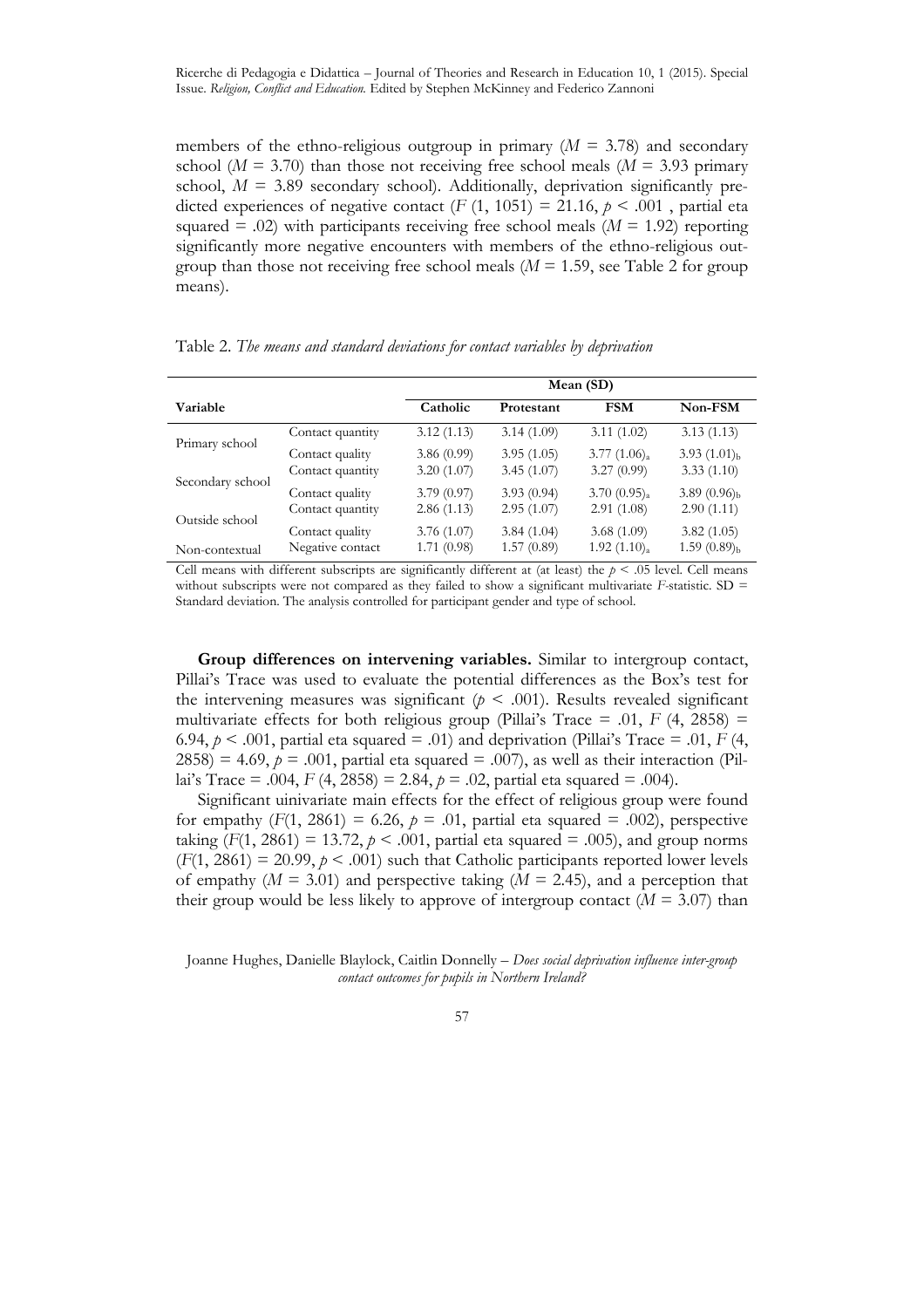Protestant participants (*Ms* = 3.08, 2.56, & 3.31 respectively). Similar results were found for group differences based upon deprivation. Significant main effects were found for experiences of intergroup anxiety  $(F(1, 2861) = 6.02, p = .01,$  partial eta squared = .002), empathy  $(F(1, 2861) = 4.61, p = .03$ , partial eta squared = .002), and group norms (*F*(1, 2861) = 13.59, *p* < .001, partial eta squared = .005). Participants receiving free school meals reported higher levels of intergroup anxiety  $(M = 1.78)$ , lower levels of empathy  $(M = 2.90)$ , and a belief that their group would be less likely to approve of intergroup contact  $(M = 2.89)$  than those participants not receiving free school meals  $(Ms = 1.67, 3.07, \& 3.21$  respectively; group means can be found in Table 3).

|                    | Mean (SD)               |                         |                      |                          |  |  |  |
|--------------------|-------------------------|-------------------------|----------------------|--------------------------|--|--|--|
| Variable           | Catholic                | Protestant              | <b>FSM</b>           | Non-<br><b>FSM</b>       |  |  |  |
| Intergroup anxiety | 1.72(1.00)              | 1.63(0.90)              | 1.78 $(1.04)_{a}$    | 1.67<br>$(0.95)_{b}$     |  |  |  |
| Empathy            | 3.01(1.19) <sub>1</sub> | $3.08(1.22)_2$          | $2.90(1.18)_{\rm a}$ | 3.07<br>$(1.20)_{b}$     |  |  |  |
| Perspective taking | 2.45(1.11) <sub>1</sub> | 2.56(1.12) <sub>2</sub> | 2.38(1.14)           | 2.51<br>(1.11)           |  |  |  |
| Group norms        | 3.07(1.28) <sub>1</sub> | 3.31(1.26) <sub>2</sub> | (1.33) <sub>a</sub>  | 3.21<br>$(1.26)_{\rm b}$ |  |  |  |

Table 3. *The means and standard deviations for intervening variables* 

Cell means with different subscripts are significantly different at (at least) the  $p < .05$  level. Subscripts within religious group denoted by numbers and subscripts within deprivation denoted by letters.  $SD =$ Standard deviation. The analysis controlled for participant gender and type of school.

Significant main effects for perspective taking were qualified by a significant interaction between religious group and deprivation  $(F(1, 2861) = 7.58, p \le .01,$  partial eta squared  $=$  .003). Post hoc analyses revealed that Catholic participants receiving free school meals  $(M = 2.30)$  reported lower levels of perspective taking than Catholic participants not receiving free school meals ( $M = 2.49$ ,  $p < .01$ ). Further, Catholic participants receiving free school meals  $(M = 2.30)$  reported significantly lower levels of perspective taking than Protestants receiving free school meals ( $M = 2.64$ ,  $p < .001$ ; see Figure 1). There were no statistically significant differences between Protestants receiving and not receiving free school meals.

Joanne Hughes, Danielle Blaylock, Caitlin Donnelly – *Does social deprivation influence inter-group contact outcomes for pupils in Northern Ireland?*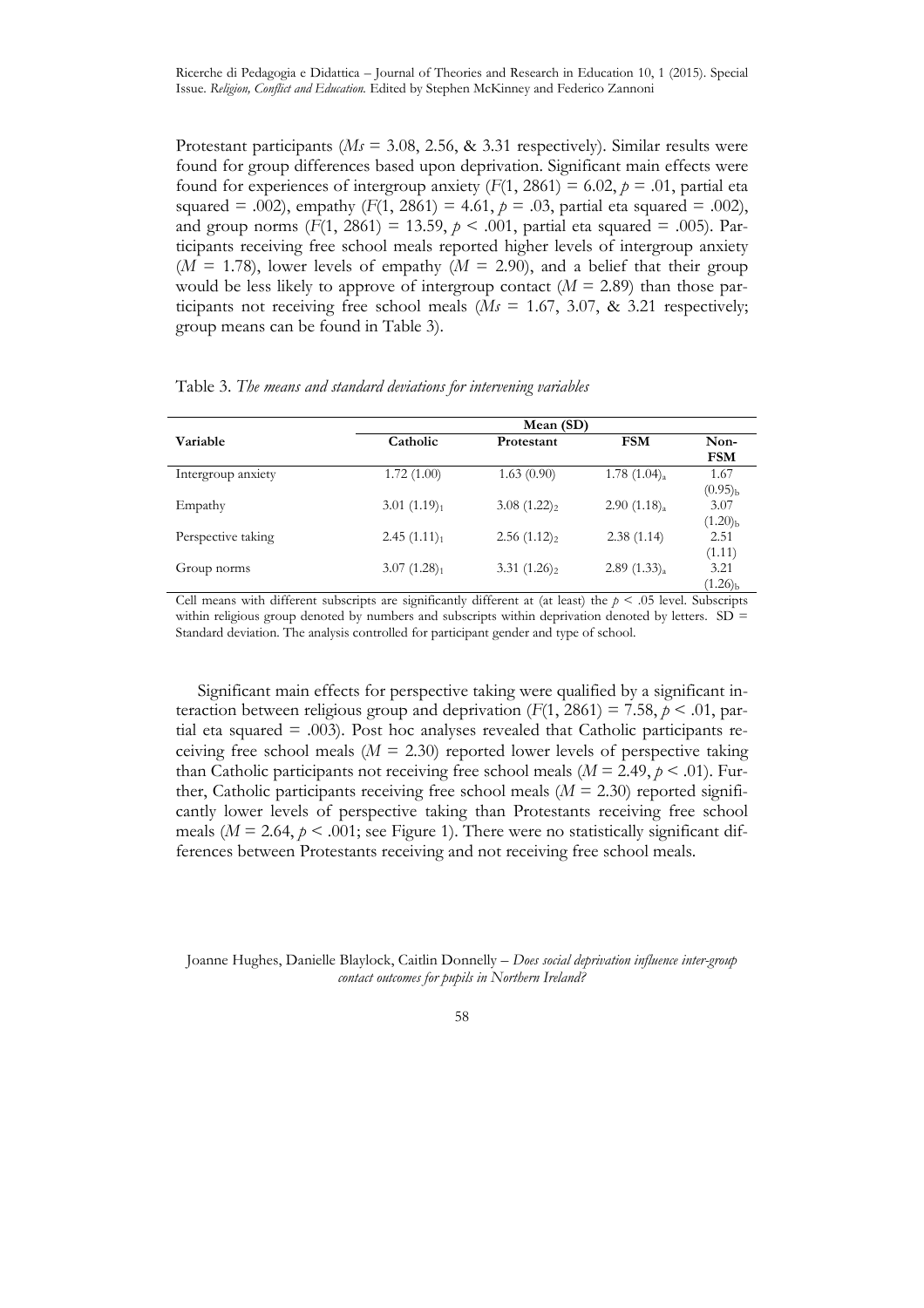Ricerche di Pedagogia e Didattica – Journal of Theories and Research in Education 10, 1 (2015). Special Issue. *Religion, Conflict and Education.* Edited by Stephen McKinney and Federico Zannoni





**Group differences on outcome variables.** The final MANCOVA was used to examine the association between religious group and deprivation and potential outcomes of intergroup contact – attitudes and trust towards the ethno-religious outgroup. Results revealed a significant multivariate effect for the outcome variables and deprivation (Roy's Largest Root = .006,  $F(2, 2775) = 7.77$ ,  $p < .001$ , partial eta squared = .006). The main effect for religious group and the interaction between deprivation and religious group were nonsignificant.

Univariate analyses for the effect of deprivation significantly predicted reports of outgroup attitudes (*F* (1, 2776) = 14.48, *p* < .001, partial eta squared = .005) and trust ( $F(1, 2776) = 12.66$ ,  $p < .001$ , partial eta squared = .005) such that par-

Joanne Hughes, Danielle Blaylock, Caitlin Donnelly – *Does social deprivation influence inter-group contact outcomes for pupils in Northern Ireland?*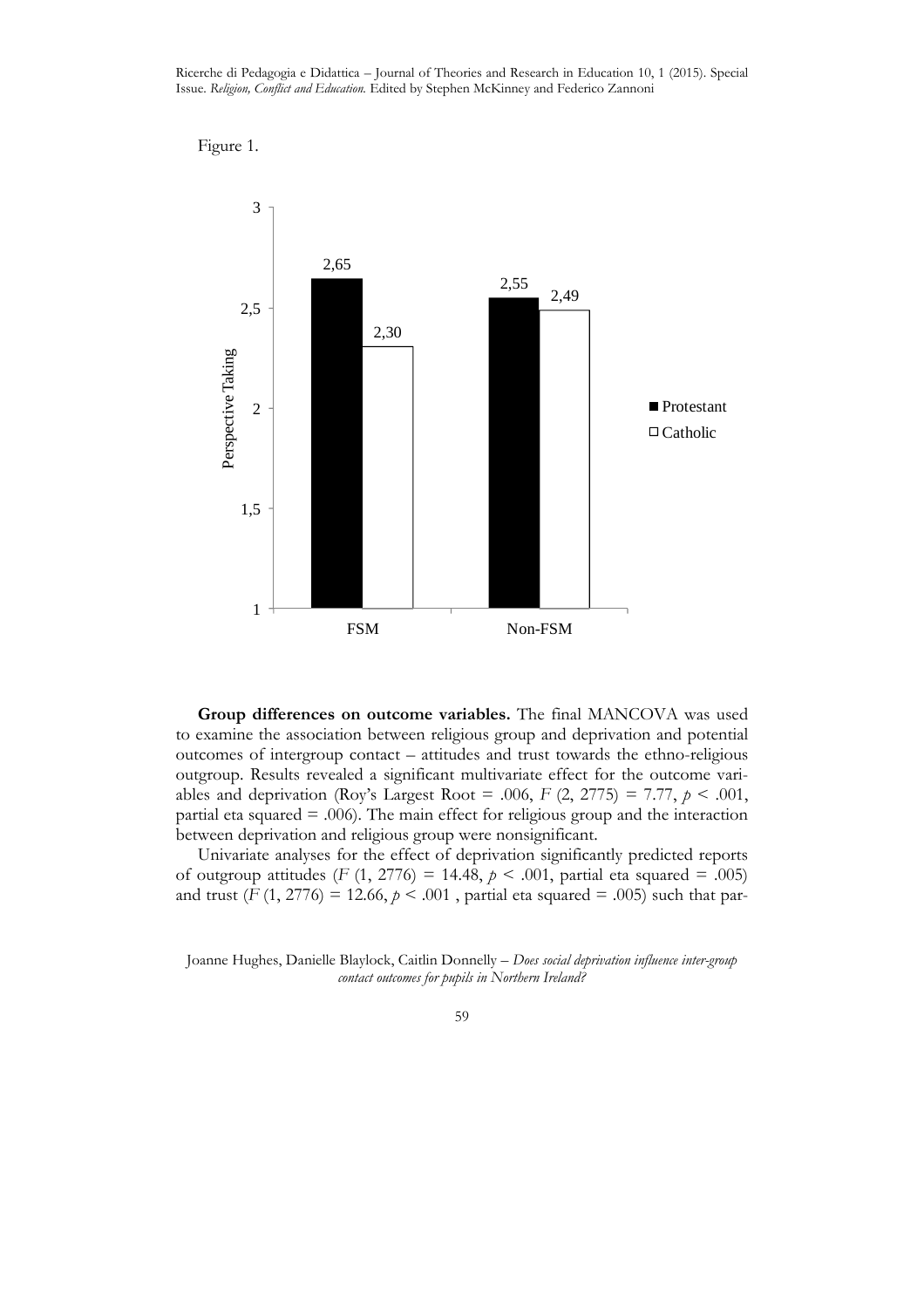ticipants receiving free school meals reported significantly less positive attitudes  $(M = 3.15)$  towards and were less likely to report trusting  $(M = 2.97)$  the other ethno-religious community than those not receiving free school meals (*Ms* = 3.36 & 3.22).

Table 4. *The means and standard deviations for outcome variables*

|                    | Mean (SD)  |            |                  |                  |  |  |  |
|--------------------|------------|------------|------------------|------------------|--|--|--|
| Variable           | Catholic   | Protestant | FSM              | Non-FSM          |  |  |  |
| Outgroup trust     | 3.13(1.14) | 3.27(1.11) | $2.97(1.15)_{a}$ | $3.22(1.12)_{h}$ |  |  |  |
| Outgroup attitudes | 3.29(1.14) | 3.38(1.10) | $3.15(1.16)_{a}$ | $3.36(1.11)_{h}$ |  |  |  |
|                    |            |            |                  |                  |  |  |  |

Cell means with different subscripts are significantly different at (at least) the  $p < .05$  level. Cell means without subscripts were not compared as they failed to show a significant multivariate *F*-statistic. SD = Standard deviation. The analysis controlled for participant gender and type of school.

## **Conclusions**

The analyses demonstrate that while there are slight variations across religious groupings, with Catholic respondents reporting less empathy and perspective taking, and a stronger belief that their social group is less likely to endorse intergroup contact, the main differences were based upon social deprivation. There are statistical differences between children who receive free school meals and those who do not on how they perceive intergroup contact and their feelings and beliefs towards members of the 'other' ethno-religious group. The results indicated that pupils receiving free school meals reported less pleasant interactions, more experiences of negative contact, were more anxious interacting with members of the other community, and believed that their own community would be less likely to approve of intergroup contact than those who were not receiving free school meals. They also reported lower levels of empathy and trust, and less positive attitudes than those who were not receiving free school meals.

In the context of empirical evidence that posits a relationship between social deprivation and more negative experiences of conflict, these results are perhaps not surprising. It is worth noting here that, although Northern Ireland has witnessed a significant reduction in violence since the first cease fires in the 1990s, areas of high level deprivation continue to experience 'low level' inter-group hostilities, manifest in periodic rioting and protests targeted at the 'other' community. Indeed, Police statistics attest to the fact that most sectarian incidents in Northern Ireland continue to occur in those areas most impacted by the conflict

Joanne Hughes, Danielle Blaylock, Caitlin Donnelly – *Does social deprivation influence inter-group contact outcomes for pupils in Northern Ireland?*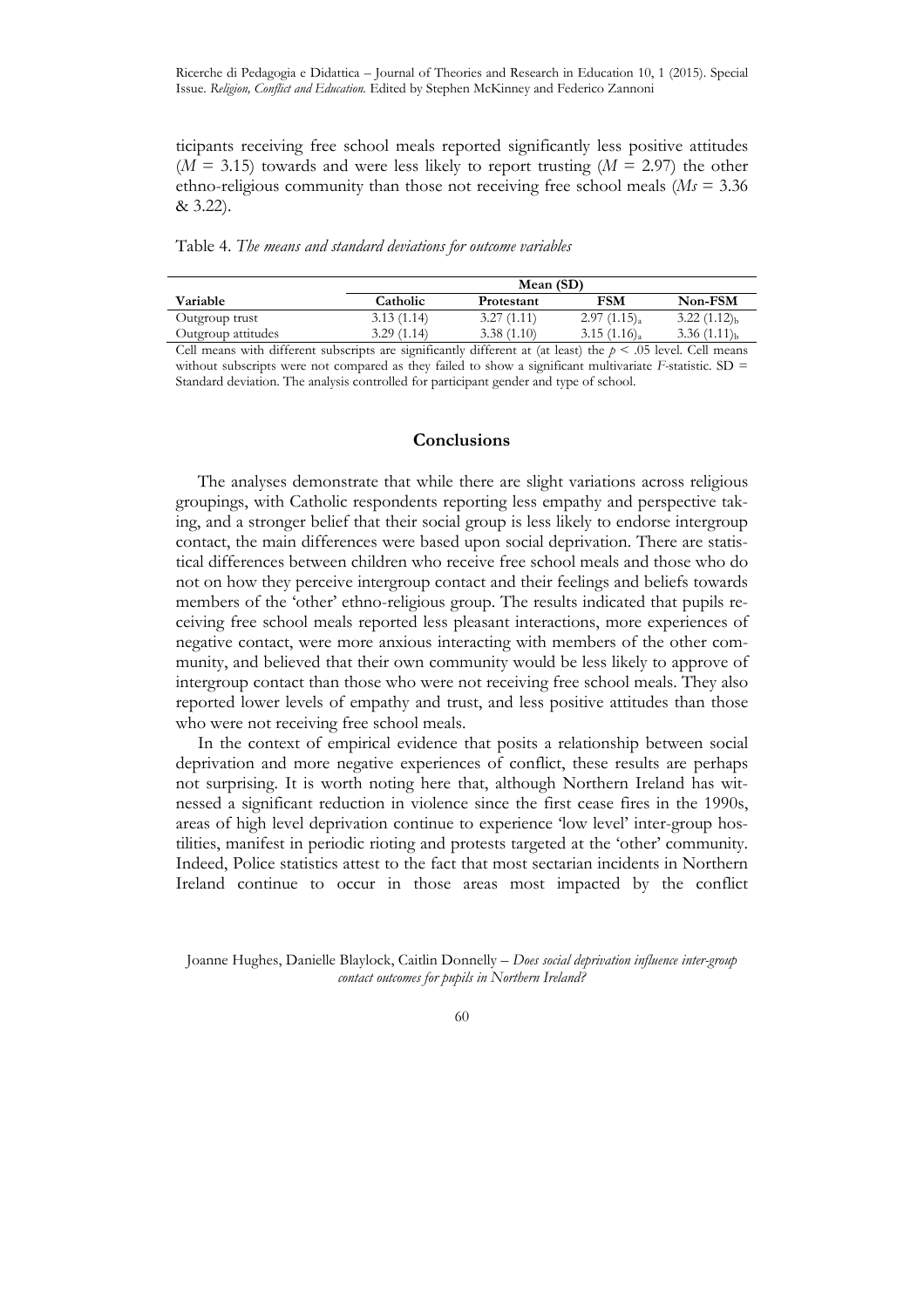Ricerche di Pedagogia e Didattica – Journal of Theories and Research in Education 10, 1 (2015). Special Issue. *Religion, Conflict and Education.* Edited by Stephen McKinney and Federico Zannoni

(http://www.psni.police.uk/hate\_motivated\_incidents\_and\_crimes\_in\_northern\_i reland).

It follows then that negative intergroup interaction is more likely to be the norm for children from more deprived communities of Northern Ireland. The findings also chime with research by Hughes (2013) which suggests that in areas that are characterised by residential segregation and sectarian tension, pupils of contact initiatives have some difficulty in reconciling school norms that valorise reconciliation and peace building, and community norms relating to the 'other' group that are informed by fear, suspicion and sense of threat.

 As noted in the introduction our findings raise some questions about the implementation of a blanket approach to school based contact initiatives. Although it is increasingly clear that programmes such as shared education lead to more positive inter-group responses generally, and can therefore contribute to social cohesion (see Hughes et al., 2013), the findings presented here suggest that not all children will be impacted equally, with those from the most deprived communities responding less well than pupils from more affluent backgrounds to opportunities for contact. At present there is limited recognition of this in terms of how contact interventions are devised and implemented, and in the context of the research presented here, we make the following practical suggestions.

 First, prior to participation in contact programmes, pupils should be assessed to ascertain experiences of the 'other' group to date, and levels of prejudice and hostility. This could be done using age appropriate questionnaires and/or flash cards. Pupils whose experience has been generally negative, and who are least receptive to the potential contact experience, should be encouraged to participate in preparatory programmes. Such programmes would aim to expose and alleviate fears and apprehension regarding contact, and to ameliorate negative stereotyping and prejudice. Examples might include role play (where participants are encouraged to enact and reflect on imagined contact scenarios) and 'show and tell' (where participants are encouraged to discuss political or cultural emblems and artefacts associated with their own and the other group). Second, the reconciliation aims and objectives of contact initiatives should be tailored to reflect the context within which the programme is taking place. Hence, schools in areas where inter-group tensions have been high might have more modest objectives in respect of reconciliation outcomes than schools in more affluent areas where intergroup relations are generally good. The development of contact indicators and an outcome scale based on existing evidence would be useful in this respect. Third, programme monitoring and evaluations should have scaled output and outcome indicators built in, such that programme effectiveness is measured against deprivation and 'prior experience' indicators. Fourth, good practice models should be collated and

Joanne Hughes, Danielle Blaylock, Caitlin Donnelly – *Does social deprivation influence inter-group contact outcomes for pupils in Northern Ireland?*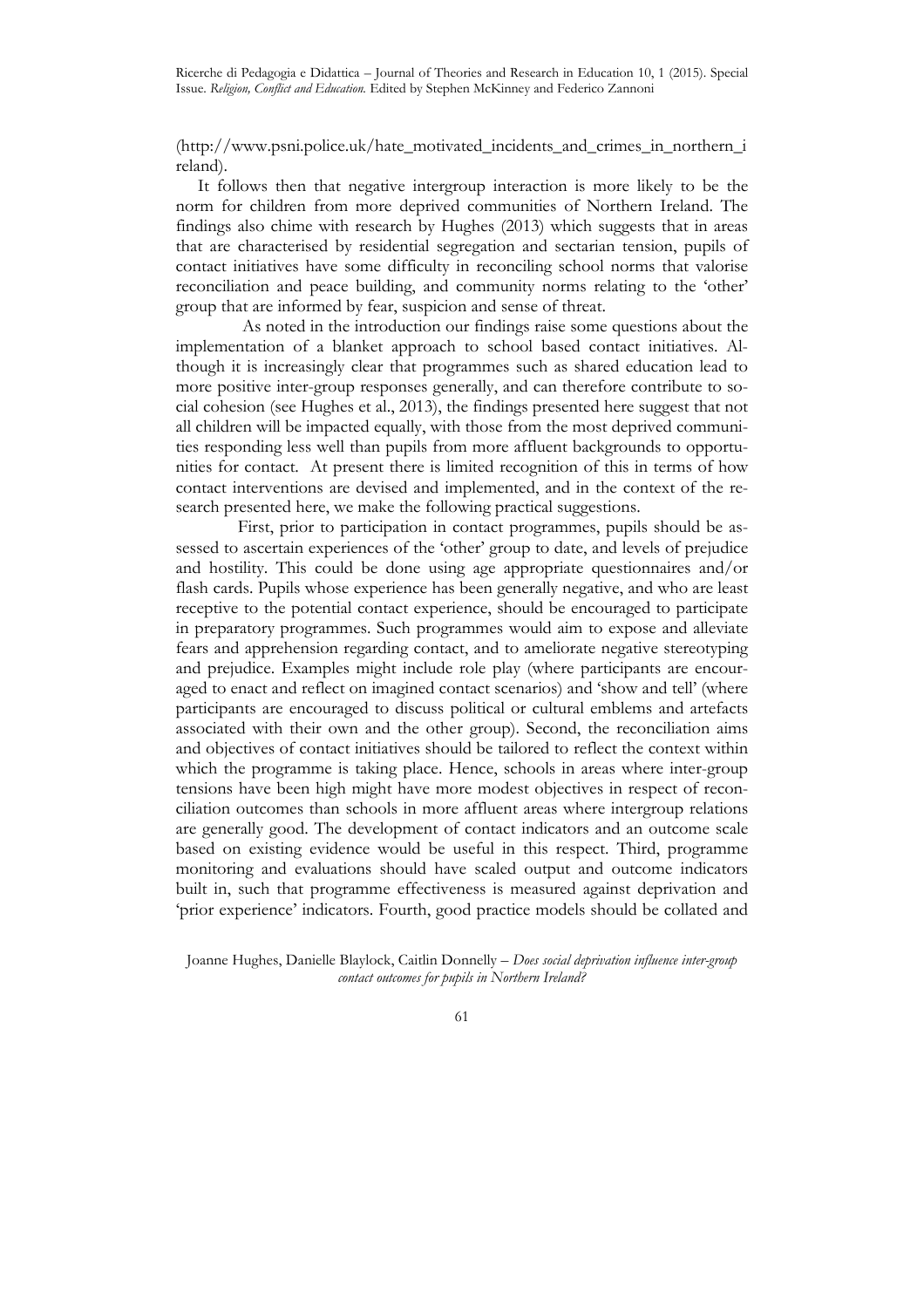disseminated. Finally, in an era of fiscal constraint, and as some areas of Northern Ireland continue to experience very poor community relations (the consequences of which can be at considerable cost to the public purse), policy makers might usefully target interventions in areas that are likely to benefit most from less negative responses to the other group – even if the positive outcomes are more modest than might be the case in areas where relations are already generally positive.

Although the above suggestions may enhance contact outcomes, this is not to diminish the extent of the underlying problem – ongoing high levels of disadvantage and disproportionate experience of the worst effects of conflict and hostility amongst those who have least. It goes without saying that whilst there are ongoing inter-community grievances that relate not only to issues of national identity and constitutional arrangements, but also to economic disadvantage, the impact of any contact scheme will be necessarily limited.

## **Notes**

<sup>1</sup>The term 'outgroupers' was not used in the survey. All school children received a filtered survey which inserted either Catholics or Protestants outgroup depending on the respondent's given religious affiliation.

## **References**

Allport, G. W. (1954). *The nature of prejudice*. Reading, MA: Addison-Wesley.

- Broklehurst, H. (2006). *Who's Afraid of Children? Children, Conflict and International Relations*. London: Ashgate.
- Davies, K., Tropp, L. R., Aron, A., Pettigrew, T. F., & Wright, S. C. (2011). Crossgroup friendships and intergroup attitudes: A meta-analytic review. *Personality and Social Psychology Review, 15*, 322-351.
- Cramer, C. (2005). Inequality and Conflict: A Review of an Age-Old Concern. *Identities, Conflict and Cohesion Programme Paper, Number 11*. Geneva: United Nations Research Institute for Social Development

Department of Education Northern Ireland (2013). *Northern Ireland School Meals Census 2012/2013.* http://www.deni.gov.uk/index/facts-and-figures-new/e ducation-statistics/statistics\_and\_research\_-\_statistics\_on\_education school\_

Joanne Hughes, Danielle Blaylock, Caitlin Donnelly – *Does social deprivation influence inter-group contact outcomes for pupils in Northern Ireland?*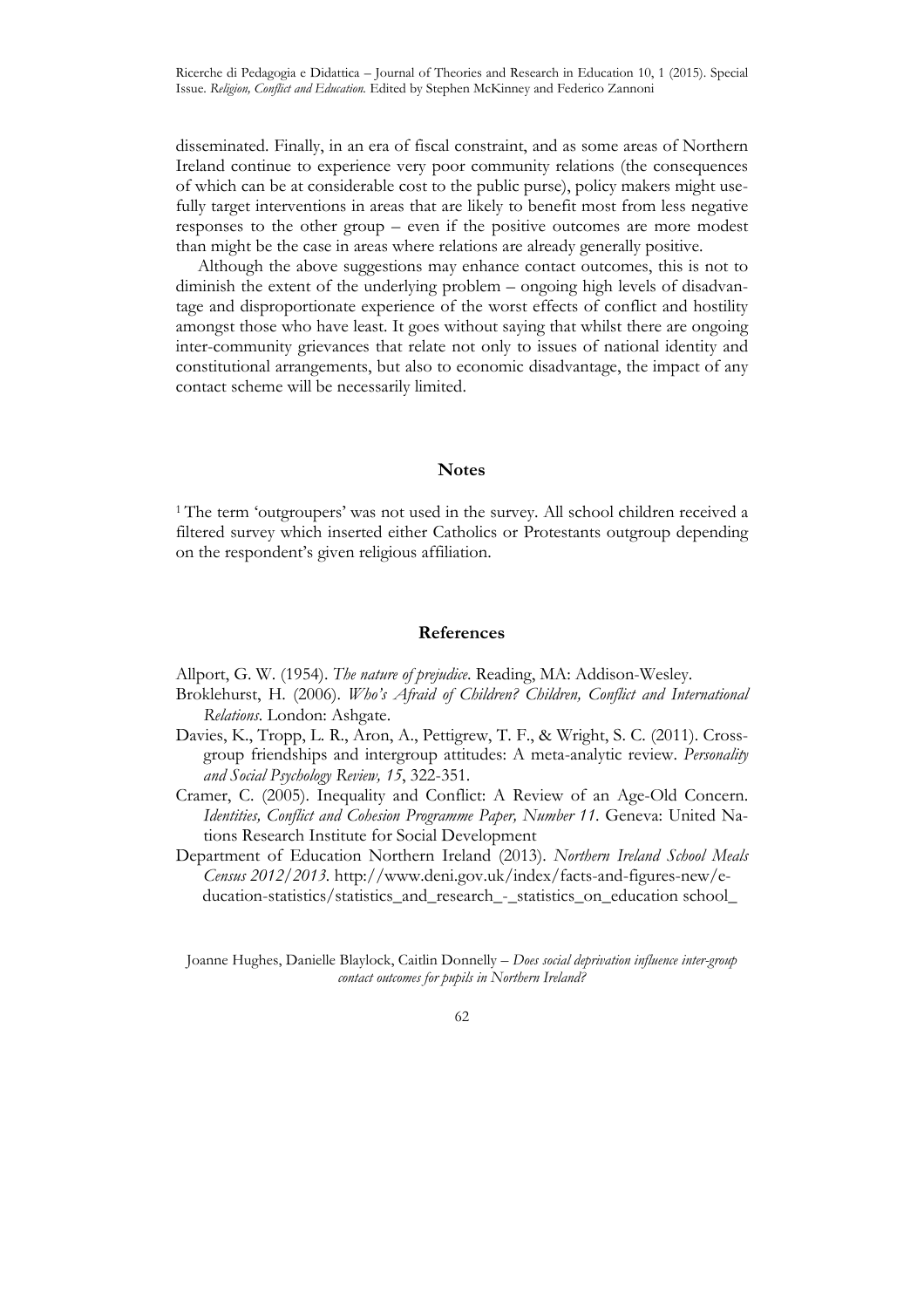meals.htm.

- Ferguson, N., & Michaelsen, M. (2013). The Legacy of Conflict: Regional Deprivation and School Performance in Northern Ireland. *IZA Discussion Paper No. 7489*, IZA, Bonn, Germany: Institute for the Study of Labour.
- Fitzduff, M., & O'Hagan, L. (2009). *The Northern Ireland Troubles*. Technical report, INCORE background paper. CAIN. http://cain.ulst.ac.uk/othelem/incorepa per09.htm.
- Goldstein, H., & Noden, P. (2003). Modelling social segregation. *Oxford Review of Education, 29*, 225-237.
- Hobbs, G., & Vignoles, A. (2010). Is children's free school meal 'eligibility' a good proxy for family income? *British Educational Research Journal, 36* (4), 673-690.
- Honaker, J. (2010). *Unemployment and Violence in Northern Ireland: a missing data model for ecological inference.* Technical report, Working Paper Presented to QuaSSI, Penn State.
- Hughes, J. (2011). Are separate schools divisive? A case study from Northern Ireland. *British Educational Research Journal*, *37* (5), 829-851.
- Hughes, J. (2013). Contact and context: sharing education and building relationships in a divided society. *Research Papers in Education, 2*, 1-18.
- Hughes, J., Lolliot, S., Hewstone, M., Schmid, K., & Carlisle, K. (2012). Sharing classes between separate schools: a mechanism for improving inter-group relations in Northern Ireland?' *Policy Futures in Education, 10* (5), 528-539.
- Murray, D. (2005). *Worlds Apart: Segregated Schools in Northern Ireland.* Belfast: Appletree.
- Olson, C. (1979). Practical considerations in choosing a MANOVA test statistic: A rejoinder to Stevens. *Psychological Bulletin, 86*, 1350-1352.
- Northern Ireland Council for Integrated Education (NICIE) (1991). *Statement of Principles.* www.nicie.org/about-us/nicie/statement-of-principles.
- Pettigrew, T. F. (1998). Intergroup contact theory. *Annual Review of Psychology, 49*, 65-85.
- Pettigrew, T. F., & Tropp, L. R. (2006). A meta-analytic test of intergroup contact theory. *Journal of Personality and Social Psychology, 90*, 751-783.
- Pettigrew, T. F., & Tropp, L. R. (2008). How does intergroup contact reduce prejudice? Meta-analytic tests of three mediators. *European Journal of Social Psychology, 38*, 922-934.
- Sammons, P., West, A., & Hind, A. (1997). Accounting for variations in pupil attainment at the end of Key Stage 1, *British Educational Research Journal, 23* (4), 489-511.

Joanne Hughes, Danielle Blaylock, Caitlin Donnelly – *Does social deprivation influence inter-group contact outcomes for pupils in Northern Ireland?*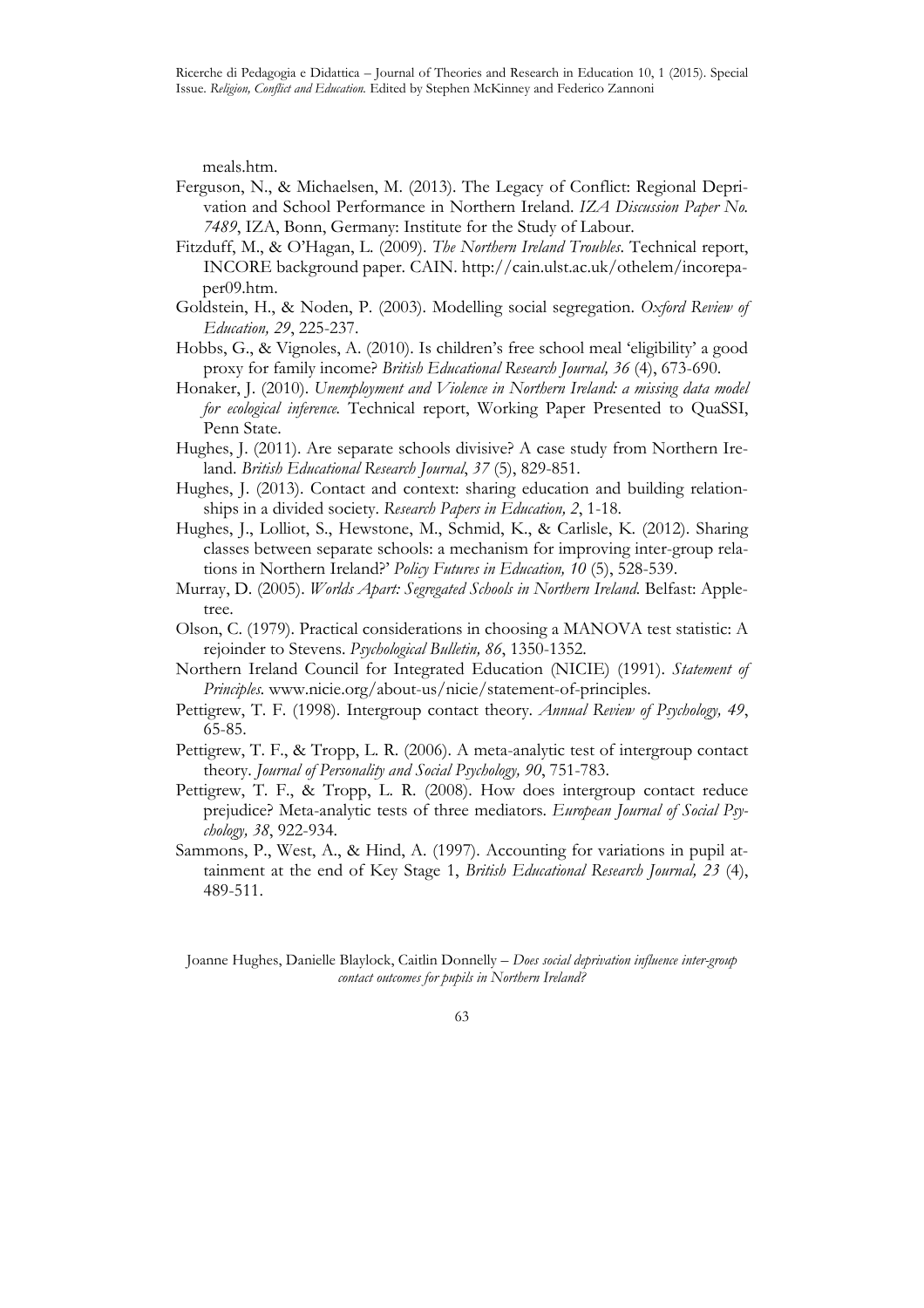- Savelkoul, M., Gesthuizen, M., & Scheepers, P. (2011). Explaining relationships between ethnic diversity and informal social capital across European countries and regions: Tests of constrict, conflict and contact theory. *Social Science Research, 40* (4), 1091-1107.
- Schagen, I., & Schagen, D. (2005). Combining multilevel analysis with national value-added data sets – a case study to explore the effects of school diversity. *British Educational Research Journal, 31* (3), 309-328.
- Schneider, S.L. (2008). Anti-immigrant attitudes in Europe: outgroup size and perceived ethnic threat. *European Sociological Review, 24*, 53-67.
- Shuttleworth, I. (1995). The relationship between social deprivation, as measured by individual free school meal eligibility, and educational attainment at GCSE in Northern Ireland: A preliminary investigation. *British Educational Research Journal, 21* (4), 487-504.

Storey, P., & Chamberlin, R. (2001). *Improving the take up of free school meals*. London: Department for Education and Skills.

- van Gleer, M., & Vedder, P. (2011). Multicultural attitudes among adolescents: The role of ethnic diversity in the classroom. *Group Processes and Intergroup Relations, 14* (4), 549-558.
- Yang, M., Goldstein, H., Rath, T., & Hill, N. (1999). Using value-added analysis for school improvement purposes. *Oxford Review of Education, 25*, 469-483.

**Joanne Hughes** is Professor of Education and Director of the Centre for Shared Education in the School of Education at Queen's University Belfast. Her main research interests are in the role of education in divided societies and intergroup relations. She has published widely on these themes and much of her work has an international comparative focus.

Contact: joanne.hughes@qub.ac.uk

**Danielle Blaylock** is Post-Doctoral Research Fellow in the Centre for Shared Education in the School of Education at Queen's University Belfast. Her main research interests are intergroup relations, intergroup contact theory, and the role of education in divided societies. Her work is closely associated with the social identity theory.

Contact: d.blaylock@qub.ac.uk

Joanne Hughes, Danielle Blaylock, Caitlin Donnelly – *Does social deprivation influence inter-group contact outcomes for pupils in Northern Ireland?*